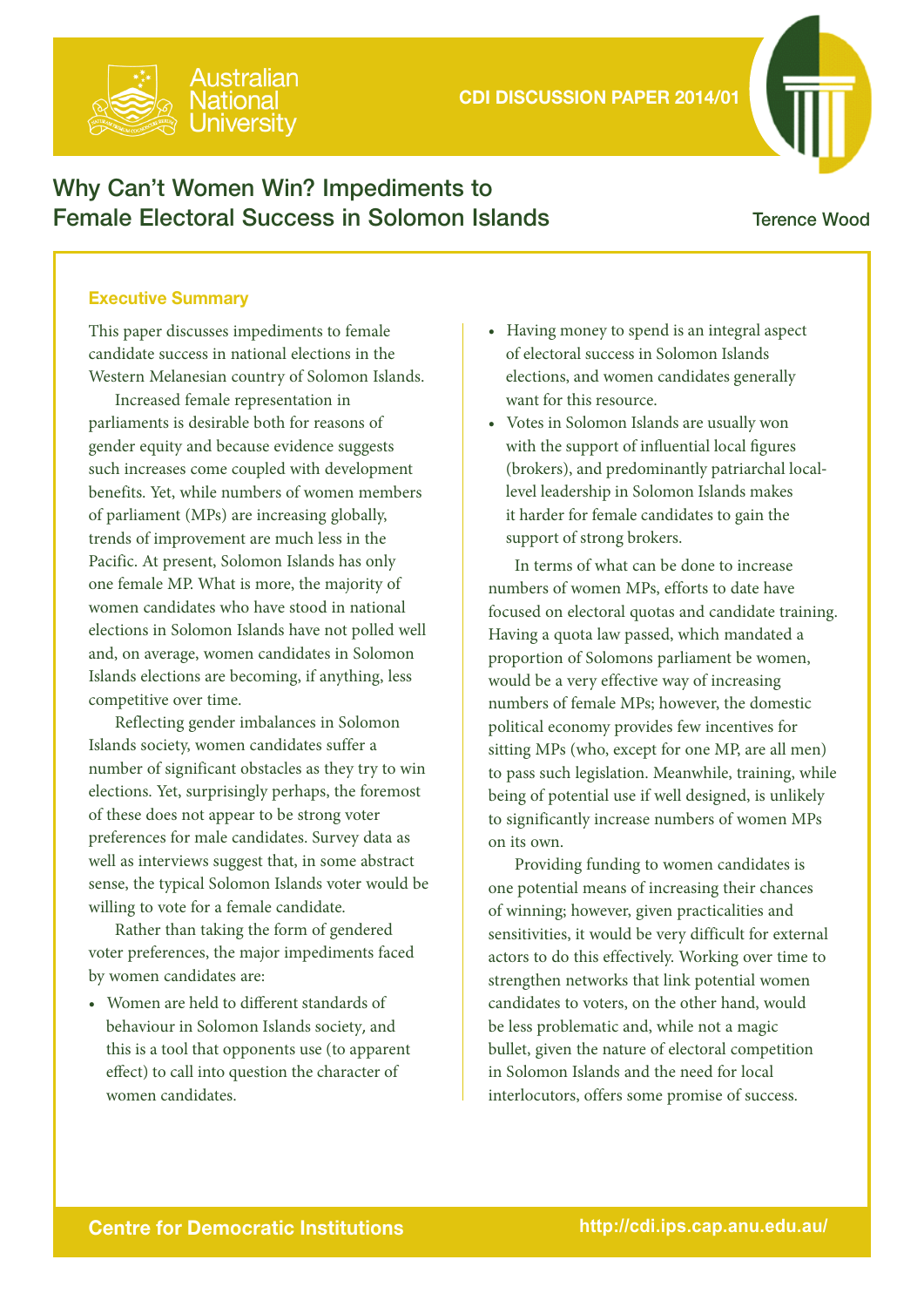## Introduction

Having more women MPs elected in Pacific island countries is desirable for a range of reasons. Gender equity alone provides a compelling case, while available evidence from elsewhere in the world suggests more women in parliament will also deliver broader development benefits.

Cross-country work shows countries with more women MPs tend to experience less corruption (Dollar et al. 2001). Increases in numbers of women MPs appear to lead to subsequent improvements in economic performance (Jayasuriya and Burke 2012). And countries with more women MPs also devote, on average, more government spending to health and education (Knack and Sanyal 2000).

Experimental evidence suggests exposure to women leaders positively changes gender perceptions (Dasgupta and Asgari 2004). And evidence from a natural experiment involving locallevel political leadership in India shows interaction with female leaders improves perceptions of women's ability to lead and reduces negative gender stereotypes more generally (Beaman et al. 2009). Evidence from the same natural experiment also shows exposure to women leaders caused families to invest more in, and to have enhanced aspirations for, girls and teenage women (Beaman et al. 2012).

Globally, the proportion of women serving in parliaments is rising. However, a trend of improvement is almost completely absent in the Pacific. As Figure 1 shows, not only is the Pacific the region with the lowest proportion of female MPs, but it is also improving the slowest. Given the strong gender equity case for greater female representation and the associated development benefits, this is cause for concern.

Within the Pacific, the western Melanesian states of Papua New Guinea, Solomon Islands and Vanuatu have some of the lowest rates of female political representation in national parliaments. As of 2014, Vanuatu had no women MPs, there was just one woman MP in the Solomon Islands parliament, and three in Papua New Guinea.<sup>1</sup>

This discussion paper examines the case of one of these Western Melanesian countries: Solomon Islands. First, it details the history

and contemporary state of women's electoral contestation in the country. It then discusses the impediments women candidates face in competing in national elections. The paper argues the major impediments to women's electoral success are not primarily the product of gendered voter preferences, but, rather, lie in structural features, including access to finance and local powerbrokers. The paper's final section discusses what can be done to improve female representation arguing that, outside of gender quotas, the most likely means of enhancing woman candidate success rates in Solomon Islands is through strengthening networks that link women candidates to constituents.

While these arguments are based on the Solomon Islands case, the similarities between electoral politics in Solomon Islands and its two western Melanesian neighbours (as well as, to an extent, the rest of the Pacific) mean many of the lessons from Solomon Islands will be relevant more broadly.

#### The Solomon Islands Electoral Context

Solomon Islands has had eight general elections since becoming an independent country in 1978. The Solomon Islands' unicameral parliament formally operates using the Westminster system: it has 50 MPs, presided over by a prime minister who chooses cabinet ministers from sitting MPs (Steeves 2001; Moore 2010).

MPs are elected using a single-member district plurality system in which voters cast one ballot upon which they indicate a single preference for their electorate's MP, and the candidate who wins the plurality of votes becomes the electorate's member (Steeves 2001). All Solomon Islands citizens over the age of 18 have suffrage and there are no legal restrictions on women voting or standing as MPs.

Elections are energetically contested, although generally free of large-scale electoral violence. Procedurally, recent elections appear to have also been free of major electoral fraud (Commonwealth Secretariat 2010; East West Center 2010; PIFS 2010). Vote buying is common, however (Dawea 2013), and at least some voters experience an element of coercion (Scales and Teakeni 2006; Wood 2014).

Candidate numbers are usually high and winning candidate vote shares low. The median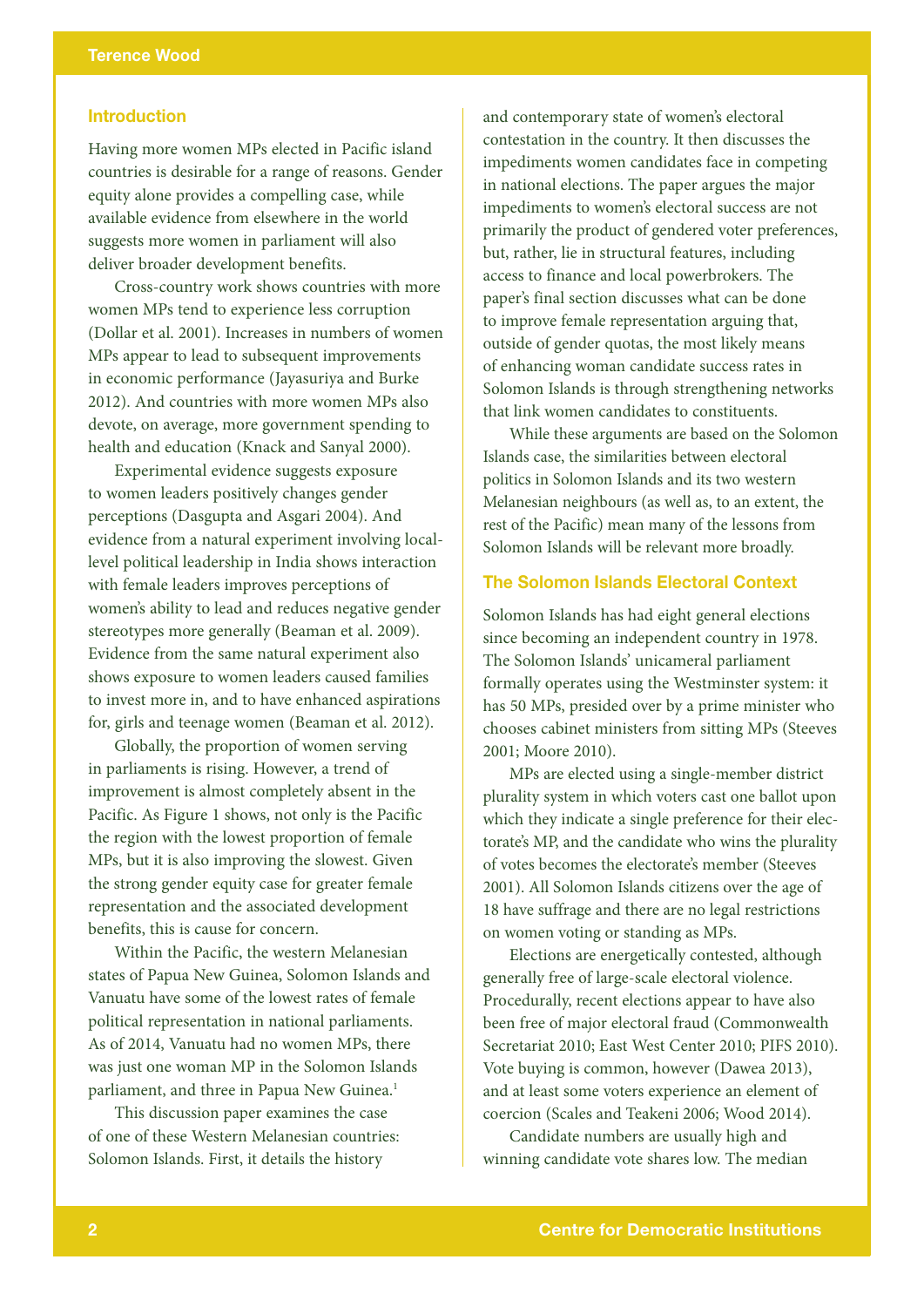

Figure 1: Trends by Region in Female Electoral Representation

*Chart notes: Figures taken from the International Parliamentary Union's website (see endnote 2 for the URL). Where countries have bicameral parliaments figures are averaged across both houses. The mapping of country and region is based on that used in the QoG Social Policy Dataset (Samanni et al. 2010). Following this coding schema, Australia and New Zealand are included in 'Western Europe & North America'. If the Middle East is separated from North Africa its performance worsens, although it still fares considerably better than the Pacific. Figures taken for 1997, 2006 and 2014, intervening years interpolated.*

electorate (averaged over all elections since independence) has had seven candidates standing in it. The median winner vote share over the same time has been 33.6 per cent.<sup>2</sup> Tenure for candidates lucky enough to win is often short. Since independence, on average nearly half of incumbent MPs who have defended their seats have lost them in each general election.

While political parties exist in Solomon Islands, they are weak and lack ideological beliefs or identity bases around which to cohere (Dinnen 2008; Fraenkel 2008, 68). MPs change parties frequently. The most important function of parties is not as blocs of MPs with similar beliefs or policy preferences, but rather as vessels of patronage, which enable wealthy political actors to gain influence by distributing money to MPs (and aspiring MPs) in exchange for political loyalty. (For an example of a party providing money to candidates see Kama n.d., 5.) However, as the country's frequently shifting political allegiances suggest, financial patronage has not cohered into stable loyalty structures at the national level.

Electorally, weak political parties come coupled with voting that is almost exclusively based on candidate attributes, not party affiliation (Steeves 2011). Electoral politics in Solomon Islands are strongly clientelist, with voters typically voting for candidates they think most likely to provide personalised or highly localised benefits if elected, rather than on the basis of national issues or programmatic politics (Wood 2013).

#### Women in Society in Solomon Islands

Although there is variation within the country (Dureau 1998), as a generalisation it is fair to state that the various cultural groups found throughout Solomon Islands are patriarchal in that they privilege men in a range of ways and afford men more power than they do to women (Morgan 2005; Whittington et al. 2006; Mcleod 2008). Leadership roles are usually given to men and men possess the most say in collective decision-making (Scales and Teakeni 2006; Whittington et al. 2006).<sup>3</sup>

These basic power imbalances are mirrored in women's social and economic lives. When surveyed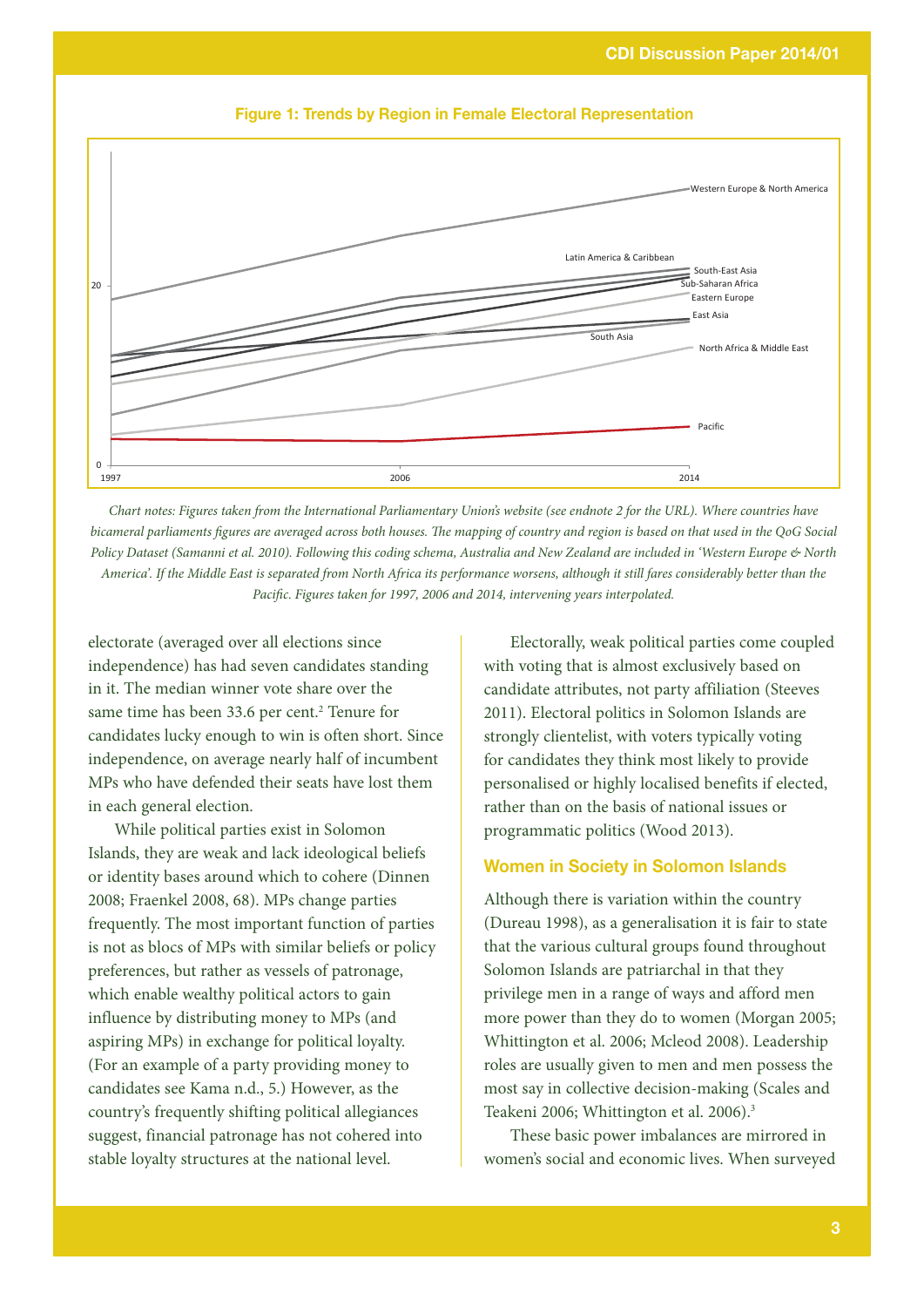in 2009, 64 per cent of Solomon Islands women who had been in a relationship reported having been subject to physical or sexual violence at the hands of partners (SPC 2009, 3). At the time of the 2009 census, only 28 per cent of the of the 55,500 Solomon Islanders working in the formal economy were women (SINSO 2013, vi).<sup>4</sup> And 19 per cent of Solomon Island women aged over 12 had not completed any schooling, compared to 12 per cent of men (SINSO 2013, 85).

Despite such imbalances, it would be mistaken to conclude that Solomon Islands women are completely powerless or that they exert no agency amongst the country's changing social structures. Women are increasingly working in senior civil service roles (Morgan 2005), and women are active participants in Solomon Islands' civil society, involved in NGOs as well as in more traditional community women's groups and church groups (Pollard 2003; Scales and Teakeni 2006). Nevertheless, in Solomon Islands, as in many countries, social context affords an unequal playing field to aspiring politicians — one which is, on average, tilted heavily against women candidates.

## Women's Electoral Performance in Solomon Islands

Since independence, a total of 72 different women have stood in general elections.<sup>5</sup> Over the same period 1,696 men have stood. Figure 2 shows absolute numbers of women candidates (the right axis) and women candidates as a percentage of total candidates (the left axis) for each general election since independence.

As can be seen in the chart, until 2006 women candidate numbers had been slowly trending upwards, both in an absolute sense and as a proportion of total candidates. However, 2010 saw decreases.

Only two women have been elected to national government in post-independence Solomon Islands. In 1989, Hilda Kari won a by-election in the electorate currently known as East Central Guadalcanal (Frazer 1997; Pollard 2006; Whittington et al. 2006), and went on to win two general elections (1993 and 1997) in the seat, before losing in 2001.<sup>6</sup> In 2012, Vika Lusibaea — the Fijian-born wife of the former MP, Jimmy Lusibaea — won the by-election held in the North Malaita electorate after her husband was removed from





*Chart notes: this chart and all subsequent charts are from the author's results database (see endnote 3). A table of results for all women candidates can be accessed at: <http://wp.me/aSqRs-zF>.*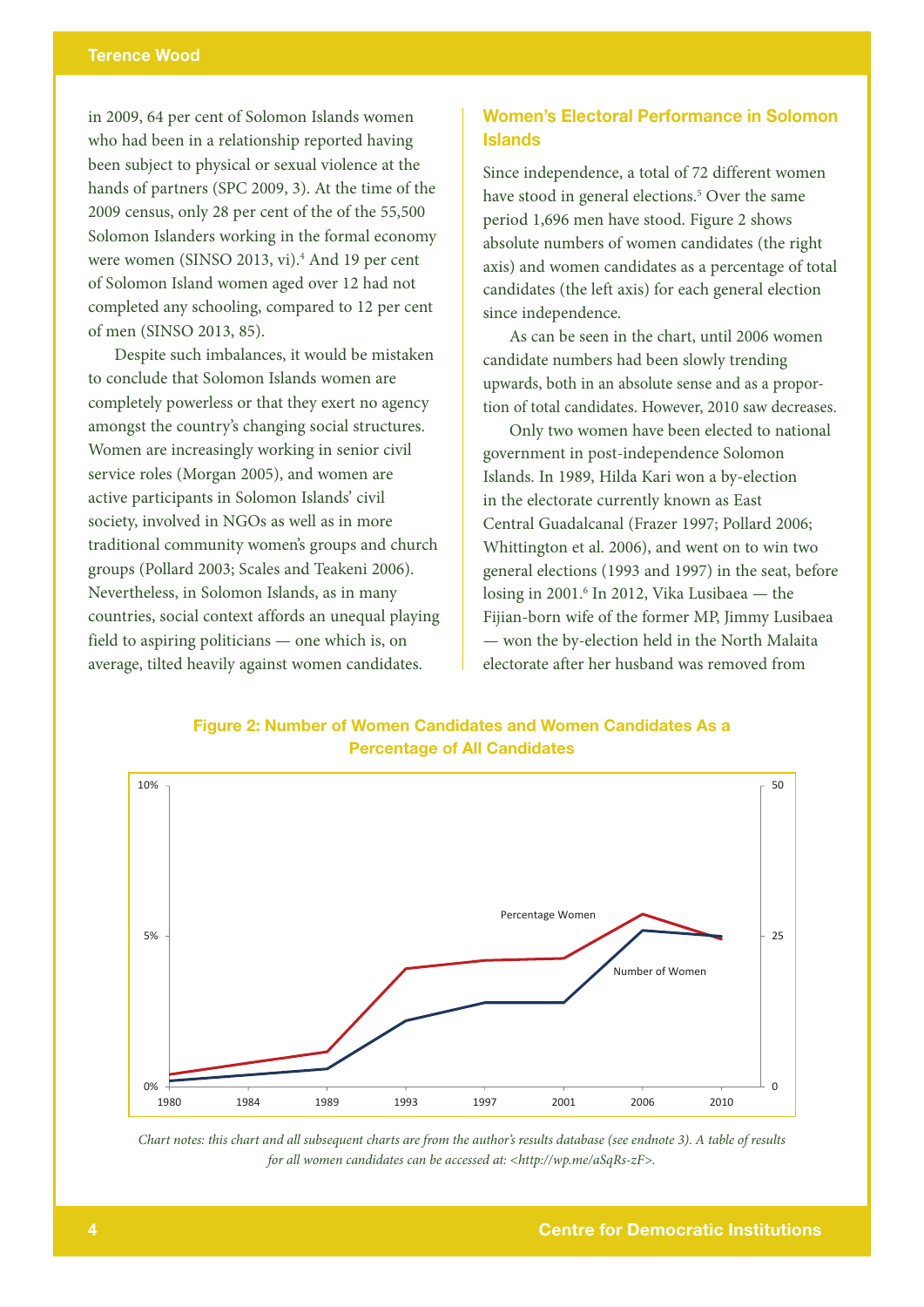

Figure 3: Histogram of all Candidates' Vote Shares in Solomon Islands by Gender

office through a court challenge. While Kari won in East Central Guadalcanal through her community ties and status as a civil society leader, Lusibaea's victory was a different matter. Jimmy Lusibaea was a leader of a militant group during the civil conflict in Solomon Islands and Vika Lusibaea's support was drawn from almost identical polling stations to her husband. It is generally thought the foremost reason for her victory was her connection to him (see, for example, discussion in *Solomon Star* 2012).7

In addition to the two winners, five women (including Hilda Kari in 2001) have finished second in national elections in Solomon Islands. One of them, Afu Billy, lost by only two votes in East Malaita constituency in 2001. However, while some women have polled well, the majority have not. Figure 3 below is a histogram, by gender, which plots on the Y axis the percentage of candidacies (as percentage of all candidacies for that gender since 1980) where the candidate in question won more than the vote share plotted on the X axis. (For example, the leftmost bar of the male chart shows that in approximately 30 per cent of all male candidacies since 1980 the candidate won between 0 and 5 per cent of the votes cast in that electorate in that election).

The histograms for both male and female candidates show that, regardless of gender, the majority of candidates who have stood in Solomon Islands elections since 1980 have won low vote shares, winning less than 10 per cent of the votes cast in their electorates. However, low vote shares are even more pronounced for women candidates. Almost 50 per cent of women candidates' attempts at contesting elections ended with less than 5 per cent of the vote. Slightly over 90 per cent of women candidacies ended with the candidate winning less than 20 per cent of the votes cast in their electorate.

To get a sense of trends across time, and in particular whether women candidates are becoming more competitive on average, a measure of candidate competitiveness for women candidates is plotted in Figure 4. Each individual point on the chart is a woman's candidacy. The X axis value reflects the year the candidacy occurred in. The Y axis is a measure, ranging from zero to one, which shows the number of votes won by the woman candidate in question as a proportion of the number of votes won by the winning candidate in that electorate in that election. A score of one means the woman candidate won. In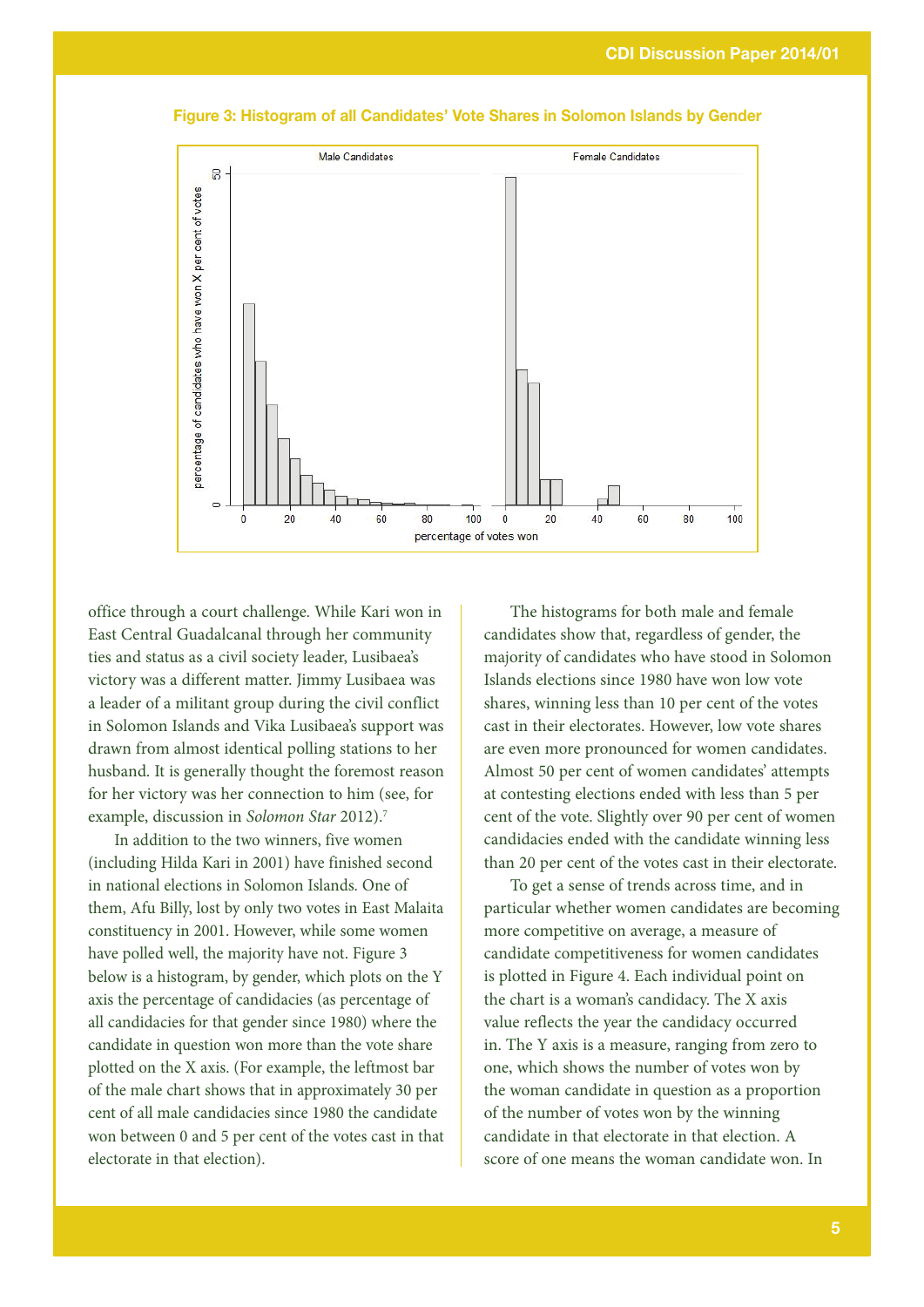those instances where a woman won, her name is used to label her data point. Data are included for all general elections and those by-elections for which data exist (a large subset of all by-elections, although data for Kari's first win in 1989 are missing). The data point in 2001 that appears to have a value of one is Afu Billy's two-vote loss. The downward sloping black line on the chart is an ordinary least-squares fitted trend line for female candidate competitiveness. The dashed grey line is a similarly fitted line calculated for male candidates, included for reference.

As is suggested by the downward slope of the trend line for female candidates, women candidates are on average, if anything, becoming less competitive over time in national elections in Solomon Islands. It would be a mistake to put too much weight on the downwards trend, as the dashed grey line suggests a very similar trend is also present for male candidates, and for both men and women trends are driven, for the most part, by high numbers of particularly uncompetitive candidates in 2010.<sup>8</sup> Nevertheless, the chart does not tell an encouraging story for those who hope to see increases in the number of women MPs in Solomon Islands.

#### Impediments to Women's Electoral Success

Given Solomon Islands has had so few MPs and given women candidates continue to poll poorly, a key question is obviously 'why?' What is preventing women candidates from performing better? Writing on the constraints faced globally by women candidates, Krook and Norris (2014, 4) detail a commonly used sequential model of stages in the candidacy process and discuss it with regards to the challenges faced by women:

The political recruitment process is most commonly conceptualized as a sequential model: (1) those eligible to run for office; (2) those who aspire to run for office; (3) those nominated [via a party] to run for office; (4) those elected to office. If no mechanisms of distortion are at work, the characteristics of individuals at each of these stages should be similar ... . In women in politics research,

this model has given rise to debates as to whether women's under-representation stems primarily from gender differences in ambition that cause fewer women than men to consider running for political office, biases in the recruitment practices of gatekeepers that lead them to select fewer female candidates than male candidates, or prejudices on the part of voters who prefer to elect men over women.

The basic model of the candidacy process does not fit the Solomon Islands case well. As there are no formal legal impediments to women running for office in Solomon Islands, point (1) is not relevant. Similarly, as parties are very weak in Solomon Islands and as most candidates stand independently of political parties, point (3) is also of limited relevance. However, the broader concept of a sequence of potential barriers provides a useful tool for thinking about women candidate performance in Solomon Islands. And Krook and Norris's subsequent taxonomy of impediments covered in debates in women in politics research adds considerably to this.

In this section, I borrow from their taxonomy in the process of creating a sequential model adapted to the Solomons context. In my modified model, I identify and discuss the following sequence of potential barriers:

- 1. Barriers to do with women's aspirations and beliefs about standing as candidates
- 2. Barriers to do with gender prejudiced voter preferences
- 3. More structural impediments including: the indirect impact of gender norms on the evaluation of candidates, gendered imbalances in access to money for campaigning, and gendered access to gatekeepers in the form of local vote brokers.

#### Aspirations and Deciding to Stand

In any country where women possess the legal right to stand in elections, the first potential impediment to women becoming MPs comes in the form of social or psychological barriers that prevent women from choosing to attempt to enter politics. Given only slightly over four per cent of all the individuals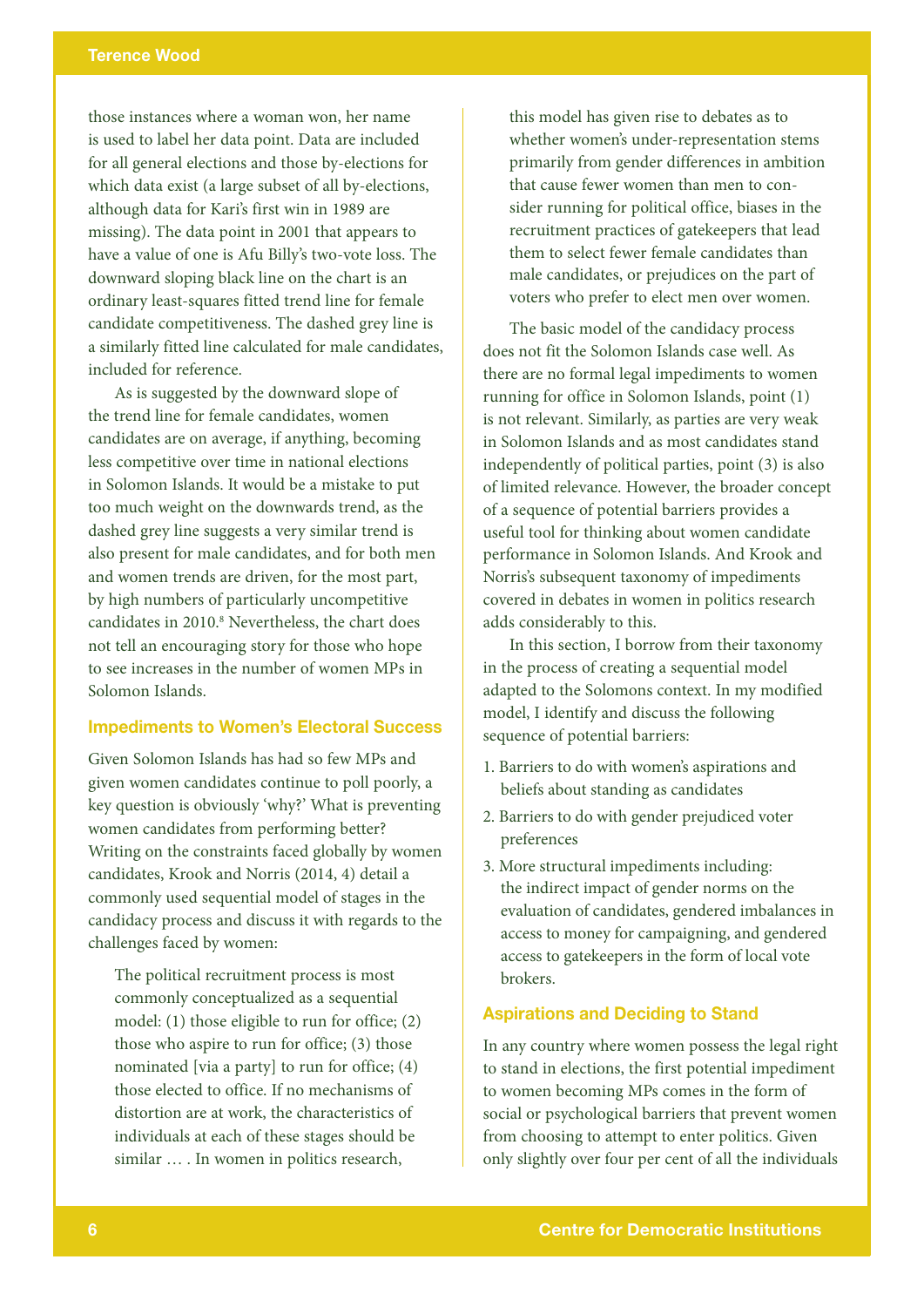

Figure 4: Competitiveness of Women Candidates in Solomon Islands Elections Over Time

who have contested elections in Solomon Islands since 1980 have been women, barriers at this level are clearly important.

When thinking about what might prevent women candidates from deciding to stand, it is useful to distinguish between whether aspirations are constrained by women's beliefs about whether they *should* be MPs, or whether aspirations are constrained by women's beliefs about whether they *could* be MPs.

Constraints at the level of 'should' are normative constraints associated with gendered norms about the appropriate role of a woman in society. If a cultural group strongly proscribes women from adopting leadership roles, and if these norms are internalised by women, it is possible that women might not stand as MPs because they believe doing so is ethically wrong. Even if they do not subscribe to such norms themselves, women in a society where female candidacies are viewed as wrong still might decide not to contest elections for fear of community opprobrium.

Given the patriarchal nature of Solomon Islands society discussed above, such normative impediments appear a likely explanation of

women's under-representation as candidates. However, available evidence suggests they are not as important as might be anticipated. In particular, data from the annual People's Survey, which has been conducted by the Regional Assistance Mission to Solomon Islands since 2007, suggest social proscriptions against women standing as candidates are not so strong as to be able to explain a significant proportion of the gap in male and female candidate numbers. McMurray (2011, 6–8) summarises survey responses from the years 2007–10 to the question 'Should there be women MPs in parliament?' Responses to this question, disaggregated by gender, are shown in Table 1.

As might be expected, in both instances a higher proportion of women gave responses indicative of support for female MPs (the difference between men and women is statistically significant at the one per cent level for every year except 2007), but the responses of a significant majority of both men and women are favourable. If they can be taken at face value, such data stand at odds with a situation where women choose not to stand in elections in Solomon Islands because doing so violates social norms.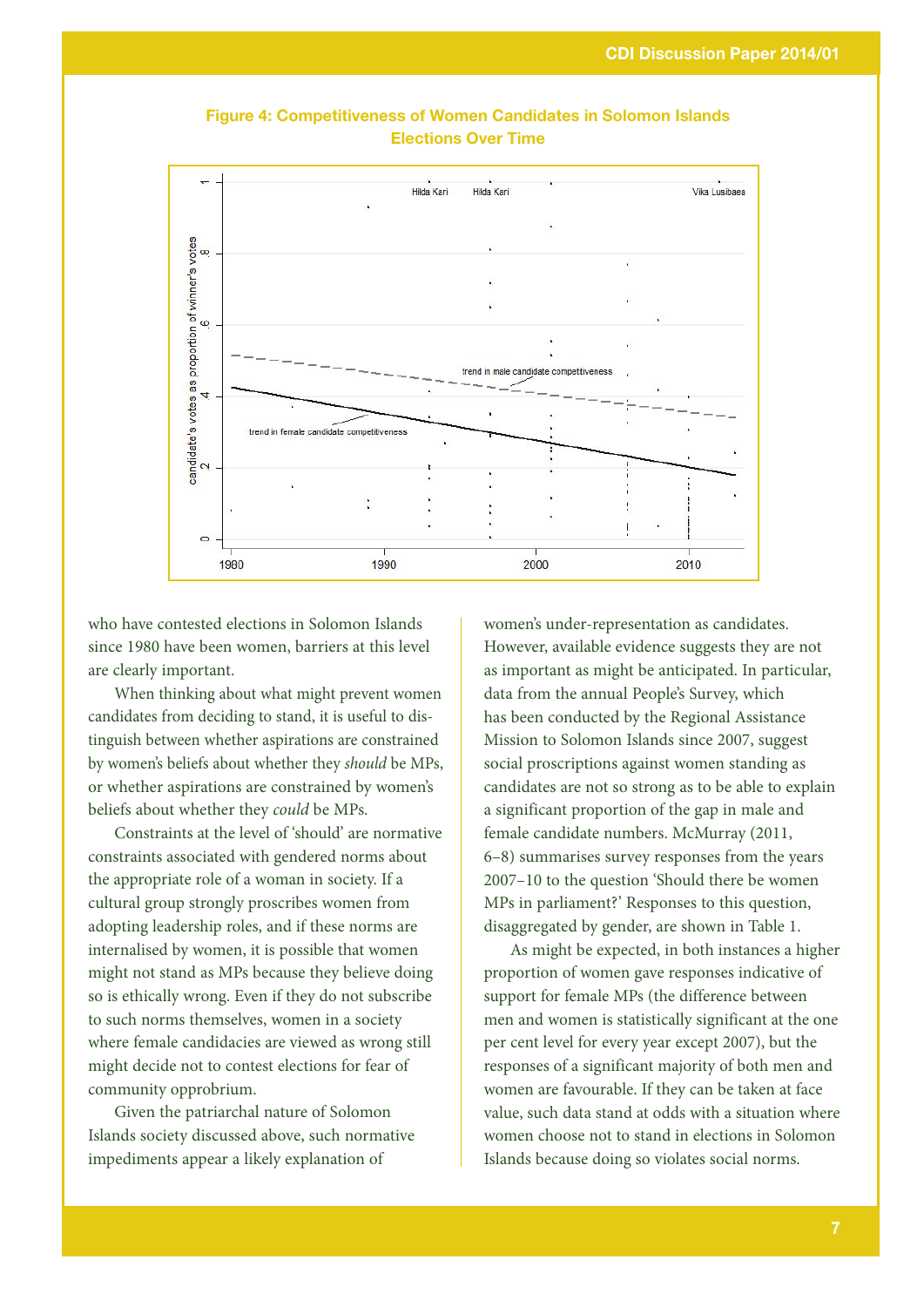## Table 1: Percentage of Respondents Who Thought There Should be Women MPs

|                  | 2007  | 2008  | 2009  | 2010  |
|------------------|-------|-------|-------|-------|
| Men              | 76.7  | 81.4  | 81.9  | 79.6  |
| Women            | 77.5  | 90.5  | 85.9  | 85.8  |
| $\boldsymbol{n}$ | 5,154 | 4,304 | 5,035 | 4,921 |

There is one potential methodological reason why People's Survey data might not be able to be taken at face value. This is the issue of social desirability bias — respondents giving responses they think interviewers want to hear. Social desirability bias is a well-documented issue in survey research (for a discussion of the problem, see Gonzalez-Ocantos et al. 2012), and were it present in this instance it could mean the results above fail to fully reflect the extent to which women's candidacies violate social norms. Moreover, there is some qualitative evidence suggesting cultural proscriptions against women standing are present, at least to an extent. For example, when interviewed by the *Solomon Star*, Catherine Pule, a candidate in the 2010 election, stated that: 'during my campaign some men told me that it's against our custom and the church for a woman to be in parliament' (Maka'a 2010, 13). And women community members whom I interviewed in Small Malaita constituency told of how local custom was appealed to in preventing a woman candidate, Rose Paohu, from campaigning in their village in 2006.

However, it is unlikely that social desirability bias would skew responses to the People's Survey so dramatically as to misrepresent a situation where most Solomon Islanders think women should not stand in elections as one where they are actually supportive of female MPs. People's Survey enumerators are themselves Solomon Islanders, which ought to lead to the norms steering peoples' answers to reflect the norms of Solomon Islands society, making the answers to the questions summarised in Table 1 genuinely representative. And in the case of the experiences of women candidates discussed above, while they show attempts to use gender norms to oppose the candidates in question, suggesting such norms exist to some extent, they are not evidence the norms are actually strong enough to prevent women from standing; Pule still stood, and the women interviewees who told me about the Paohu case clearly thought the norms being drawn upon were unfair. Moreover, the majority of candidates (both men and women) who stand in Solomon Islands elections are educated urban elites (Corbett and Wood 2013), and if any subset of the population is least likely to have internalised norms associated with tradition it is this group. For all of these reasons it does not appear that, on their own, culturally born proscriptions on women standing as candidates in Solomon Islands are sufficient to explain a major share of the gender gap in candidate numbers.<sup>9</sup>

A more plausible explanation of low numbers of women candidates in Solomon Islands stems not from whether women think they *should* stand, but whether they think they *could* stand. Or, more specifically, whether they could stand successfully.

Assuming candidates are wary of futile runs (a reasonable assumption given election campaigns are expensive), a likely explanation for low numbers of women candidates is that women do not stand because they view their chances of winning as low. This likely occurs through a form of demonstration effect (by virtue of the fact so few women have won thus far, potential candidates conclude their chances of winning are low) and also because women lack financial and other resources they know to be necessary for victory. While quantitative data are not available to systematically test women's perceptions of their chances of winning, qualitative data on candidate experiences make it clear that at least some potential candidates do factor such challenges into their decision to stand or not. Billy, for example, (2002, 58) describes her initial incredulous reaction to suggestions she stand, and does so in a way which suggests she thought her chances of winning were slight.

## Voter Preferences and Voter Prejudices

Fewer women stand in Solomon Islands elections than men, but this fact alone is not sufficient to explain the low numbers of women MPs in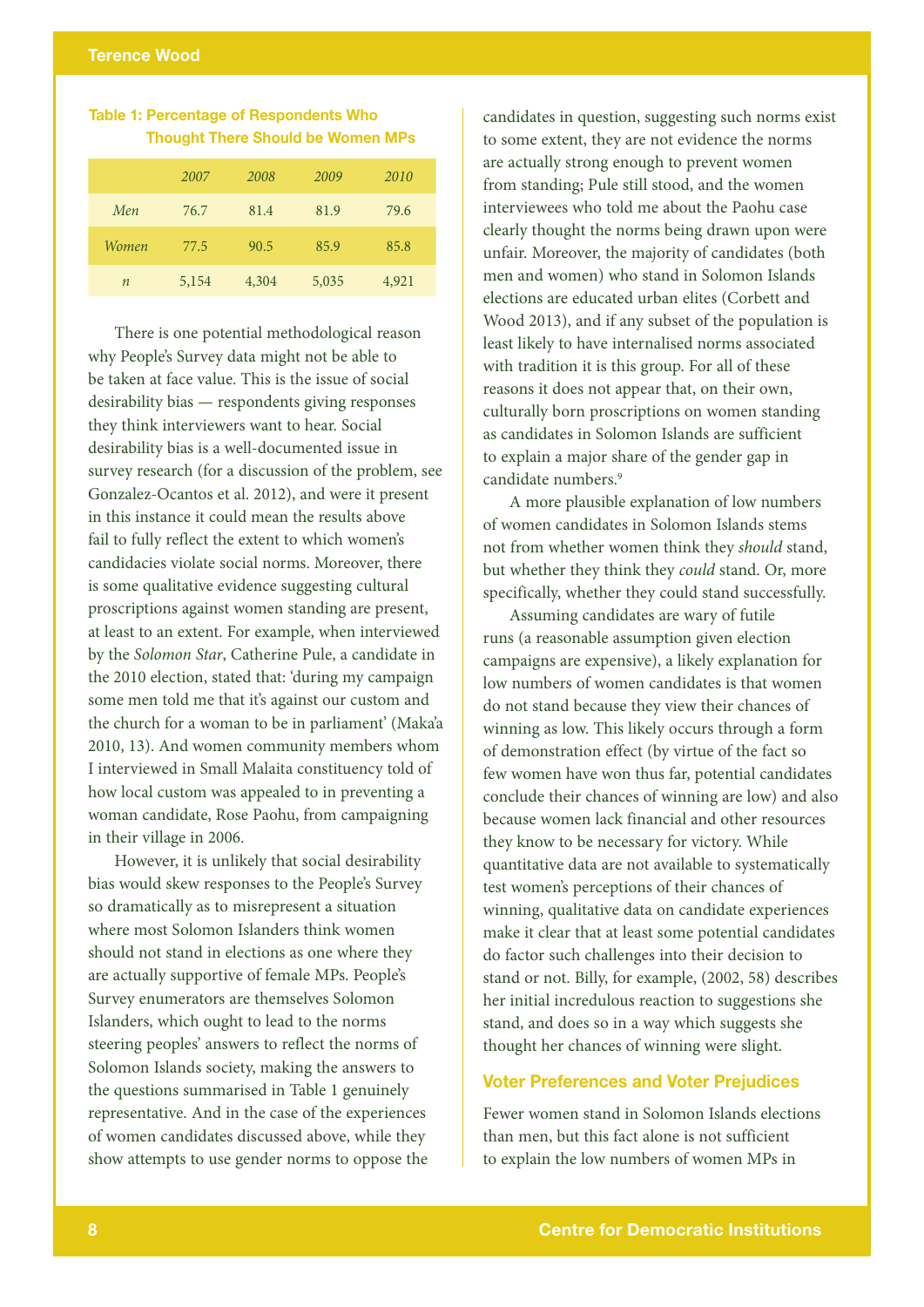Solomon Islands. Of the 2,556 male candidacies in general elections since 1980, 358 (14 per cent) have been successful. Of the 96 female candidacies in general elections since 1980, two (2.1 per cent) have been successful.<sup>10</sup> Fewer women stand, but those women who do stand are also substantially less likely to win, suggesting something is happening in the course of campaigns to impede women candidates.

The most obvious explanation of women candidates' poor performance in Solomon Islands elections is a form of voter prejudice, in which patriarchal culture comes coupled with voters' (or a substantial majority of them at least) beliefs that men are better suited to political power than women. Such beliefs would lead directly to gendered voter preferences and a situation where most voters prefer to vote for male candidates simply because they are male.

Even if the gender norms of Solomons' society are not strong enough to prevent women from standing they could still be strong enough to steer voters away from voting for them. It is clear from various published accounts of women candidates' experiences that women candidates are exposed to sexism from rival candidates and their supporters while campaigning (Billy 2002; Whittington et al. 2006; Maka'a 2010; Kama n.d.). And if such sexism comes coupled with a strong gender bias in the preferences of the average voter, this would provide a plausible explanation for the poor performance of women candidates.

However, it is not inevitable that sexist rhetoric used by political opponents necessarily has a base in the beliefs of the typical voter. While Helen Clark was prime minister of New Zealand, some of her political opponents resorted to attacks based on her gender. Yet these did not appear to resonate with the large proportion of the New Zealand voting public who voted for her party in successive elections. And in the Solomon Islands case, the significant proportion of survey respondents who replied they thought there should be women MPs — summarised above in Table 1 — suggests that in an abstract sense Solomon Islands voters are not opposed to women MPs. Table 2 summarises responses to another People's Survey question:

| Table 2: Percentage of Respondents Who Said They |  |  |
|--------------------------------------------------|--|--|
| <b>Would 'Vote For a Good Woman Candidate'</b>   |  |  |

|       | 2007  | 2008  | 2009  |
|-------|-------|-------|-------|
| Men   | 86.0  | 80.3  | 81.1  |
| Women | 91.7  | 91.9  | 86.0  |
| n     | 5,154 | 4,304 | 5,035 |

whether the survey respondent would themselves vote for a 'Good woman candidate' (a question asked in 2007, 2008 and 2009; data are from McMurray 2011, 7).

The high proportion of respondents who said they would vote for a 'good woman' candidate suggests voter preferences for male political representatives over women are not the primary impediment to female electoral success in Solomon Islands. Of course, once again, social desirability bias could be causing survey respondents to understate their aversion to voting for women. However, as discussed above, the effect is likely minimised through the use of survey enumerators from Solomon Islands.

Moreover, while many women candidates reported at least some sexism whilst campaigning, little in the data available from my own interviews with candidates and voters, and women candidates' discussions of their candidacies in other sources (Billy 2002; Maka'a 2010), suggests that women candidates themselves felt like they suffered significant disadvantage as a direct result of voters not wanting to vote for women per se. While women candidates give a range of explanations for their losses, and while gender played an important indirect role in these, in recent years they have not normally ascribed their losses directly to voters being unwilling to vote for women candidates under any circumstances. Summarising her own qualitative work, Kama (n.d., 9), who interviewed women around Solomon Islands in the wake of the 2010 elections, concluded that culturally mandated prejudices against women candidates were 'diminishing' and that 'factor[s] other than cultural attitudes' were thought by her interviewees to be more significant barriers. These facts, combined with the range of survey data suggesting Solomon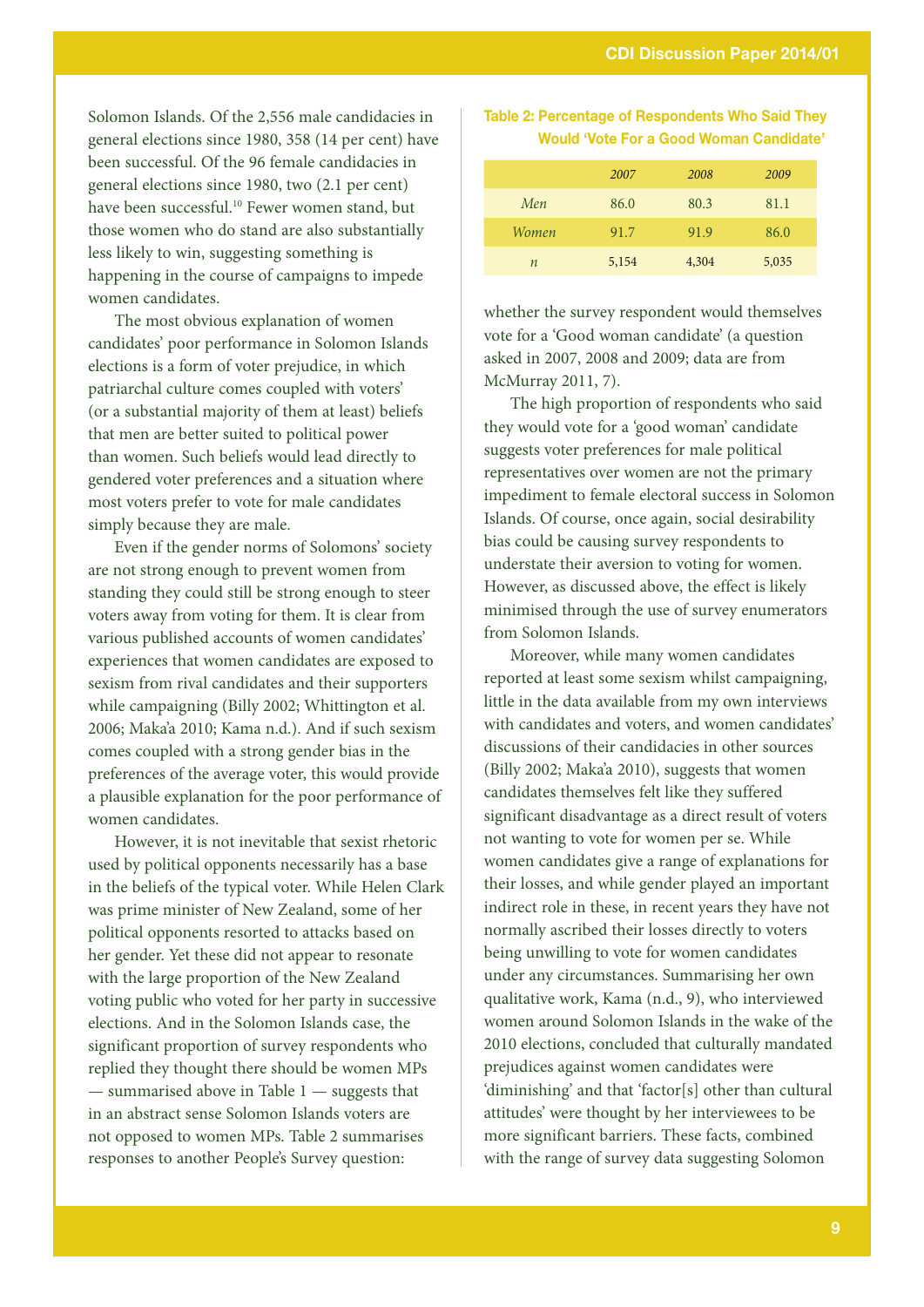Islands voters are not opposed to women MPs or voting for a woman candidate, everything else being equal, suggest explanations for the poor performance of women candidates lie elsewhere.

## Structural Impediments

Yet everything else is not equal, and, importantly, the question asked in the People's Survey about voting for a woman was asked in the abstract: a hypothetical question about candidates, devoid of information on any other features that might be important in winning voter allegiance. As such, it was a question at least one degree removed from the realities of campaigning in Solomon Islands, and from the social and material structures of power which are crucial in electoral success. There are three key ways in which more structural impediments are decisive in preventing women candidates from winning.

The first of these is the role of gendered norms of behaviour in shaping how actual (as opposed to hypothetical) women candidates are appraised. As in many societies, in Solomon Islands women are often held to different standards of behaviour than men — something used by male candidates and their campaign teams, apparently to good effect. While gender norms may not be enough on their own to stop women from standing, or enough to stop most voters for voting for hypothetical female candidates, they do appear sufficient to give considerable ammunition to those who seek to paint women candidates as unworthy of holding office. Afu Billy (2002, 60) recounts being asked repeatedly on the campaign trail how often she had been married, with questions appearing intended to suggest she was not a moral woman. It is not unheard of for male candidates to be subjected to similar attacks on their character, yet women candidates appear to suffer such attacks considerably more.

The second structural impediment relates to access to material resources. As they choose who to vote for, voters in Solomon Islands primarily appraise candidates with respect to their likelihood of delivering personalised assistance (Wood 2013). One major factor that contributes to voters' calculations in this is candidates' track records in

helping in the past (Wood 2014). 'Helping' means material assistance, and while this need not always be costly to provide, having access to money makes it easier. Also, vote buying is common (and costly) in Solomon Islands (Dawea 2013; Wood 2014). Indeed, some ability to vote buy appears necessary in many electorates simply to convince voters one's candidacy is credible.

Access to material resources for campaigning is a major impediment faced by women candidates (Scales and Teakeni 2006; Kama n.d.). Seven out of the nine women candidates interviewed by Maka'a (2010) highlighted material aspects of campaigning amongst the challenges they faced. One candidate, Rhoda Sikilabu, for example, stated (Maka'a 2010, 11) that:

The barrier I faced in the last election was [a] lack of money because people go for material things. One of the challenge (sic) was a lot of untrue stories were made against me, including I don't have the money to pay voters.

While a number of male candidates in 2010 owned logging firms or received support from logging companies, none of the women who stood in 2010 appear to have had access to these sorts of resources (Kama n.d.). What is more, wealthy patrons in Solomon Islands tend foremost to back candidates they think likely to win, and because women so rarely win it is harder for female candidates to elicit such patronage. Women candidates are not completely unable to raise funding: Kama (n.d.) describes women candidates receiving some funding from one of the political parties and Billy (2002) talks of fundraising, but, in both of these instances, the amounts involved were much smaller than the amounts typically spent by men in campaigns.

Inequalities in access to private funding are enhanced by constituency development funds large quantities of state funding that incumbent MPs are given to spend in their electorates (Fraenkel 2011). While, as the high incumbent turnover rate suggests, such funds do not guarantee re-election, they still offer significant material advantage to sitting MPs. And in a country where almost none of these MPs have been women, this is a further gender imbalance.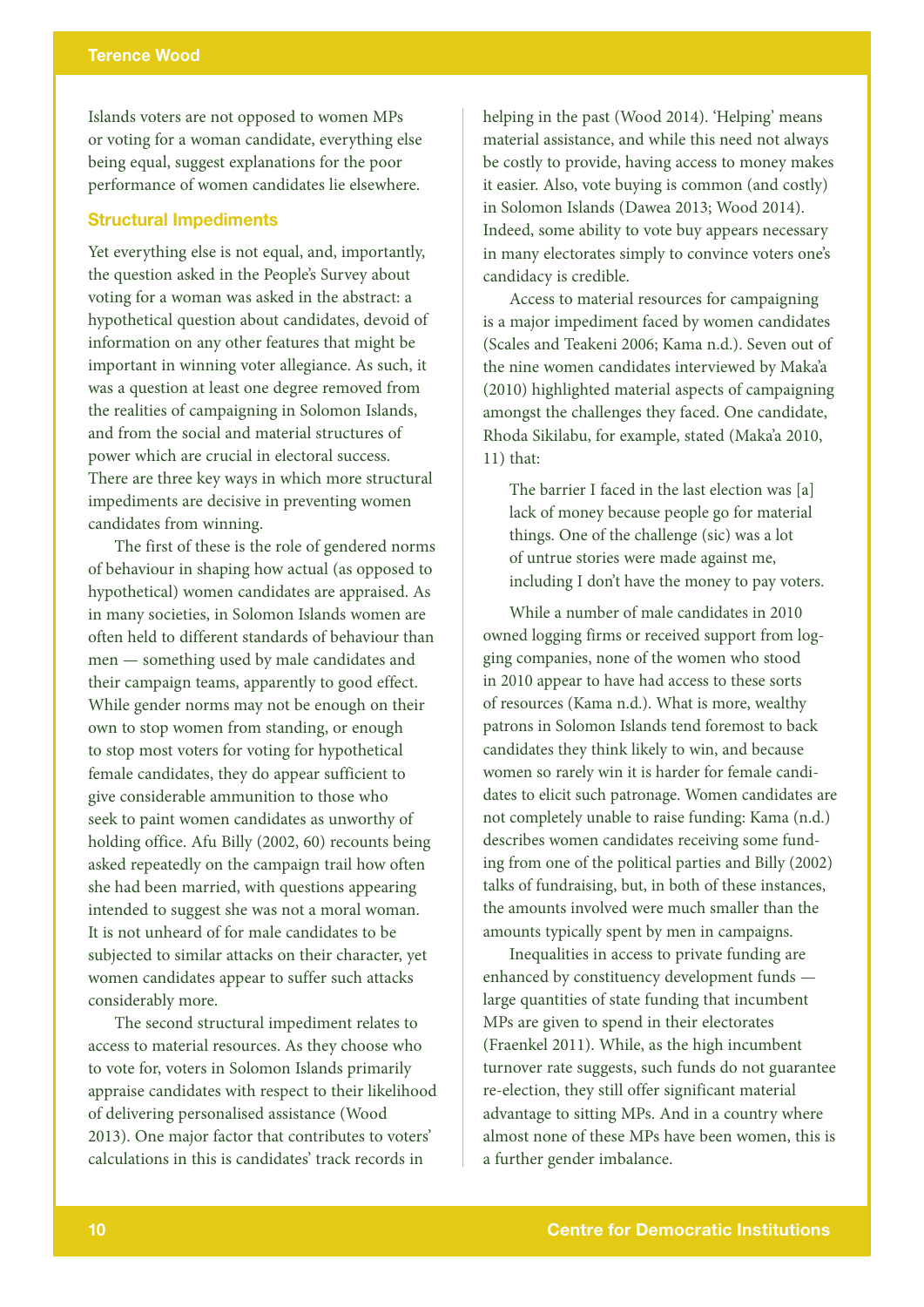The third structural impediment faced by women candidates stems from the crucial role played by local interlocutors in winning candidates votes. Such brokers (to use the terminology of Stokes et al. 2013) are not only a Solomon Islands phenomena, but have been found in clientelist polities throughout the world. In Solomons, as elsewhere, they are recruited by candidates and tasked with winning them votes, which they subsequently win through purchase, persuasion or coercion. In the Solomons case, the most effective brokers are usually local community leaders, heads of families and clans, and sometimes church group leaders. The *quid pro quo* for the votes they win is either money paid up front or resources given after the candidate in question wins office (assuming they win office) (Wood 2014).

Obtaining influential, loyal brokers is a significant challenge for most candidates, but it is a particular challenge for women. There are several reasons why. The first being that money is often required to purchase brokers' support (Scales and Teakeni 2006; Wood 2014) and, as already discussed, money tends to be a resource women candidates possess less of. Also important is that most influential local leaders, be they heads of families, clans, villages or churches, are male (Scales and Teakeni 2006), and patriarchal local leadership comes coupled with brokers' reluctance to work for women candidates. This is not an insurmountable obstacle: one of the clear strengths of Afu Billy's 2001 campaign (Billy 2002) was a strong network of supporters, many of whom appear to have been gained through family ties (she was from a large well-regarded family associated with the dominant church in the electorate). However, such ready-made networks are not automatically available to women candidates, and more typical was the situation of Judy Barty, a candidate who stood in the Malaitan Electorate of Aoke/Langalanga in 2010. During my fieldwork throughout this electorate, I found that Barty had no influential male brokers in the villages I visited. In one large village, I interviewed her broker who was an influential woman in the village but who had not been able to win votes in significant numbers (Barty won just three votes in the village

and won only 1.4 per cent of the votes cast in the electorate).

Combined, these three structural impediments serve as major hurdles to any woman candidate. While they are not strictly a product of a strong gender bias on behalf of Solomon Islands voters themselves, they do reflect the challenges that come with a gendered society — challenges which mean most women candidates are appraised in different ways, and also deprived of key social and material resources when they choose to stand in Solomon Islands elections.

#### Helping Women Win

Taken together, the desire for more women MPs, the small number of women MPs in Solomon Islands to date, and the fact women candidates are not, on average, coming any closer to winning, suggest an obvious need to raise both numbers of women candidates and their chances of success.

Solomon Islanders themselves will be crucial in bringing about such increases. Yet, in this section — as I discuss potential mechanisms for increasing numbers of women MPs — I frame comments primarily for international actors, who, as external agents in possession of funding, have a particular need for research-based knowledge. This is the case because, while international actors have useful resources, they face the challenges that inevitably come with trying to understand the complexities of another country's political economy, as well as needing to engage while being cognisant of potential financial and political risks.

I start by looking at the core focus of most external efforts thus far: candidate training and gender quota rules. I then suggest additional approaches which could complement these.

## Candidate Training

Candidate training has formed the major component of donor engagement in attempts to increase women's political representation in Solomon Islands (Scales and Teakeni 2006; Kama n.d.). The typical candidate training has involved international trainers, with some local assistance, and the lessons taught have been a mix of campaign universals with some tailoring to context (see, for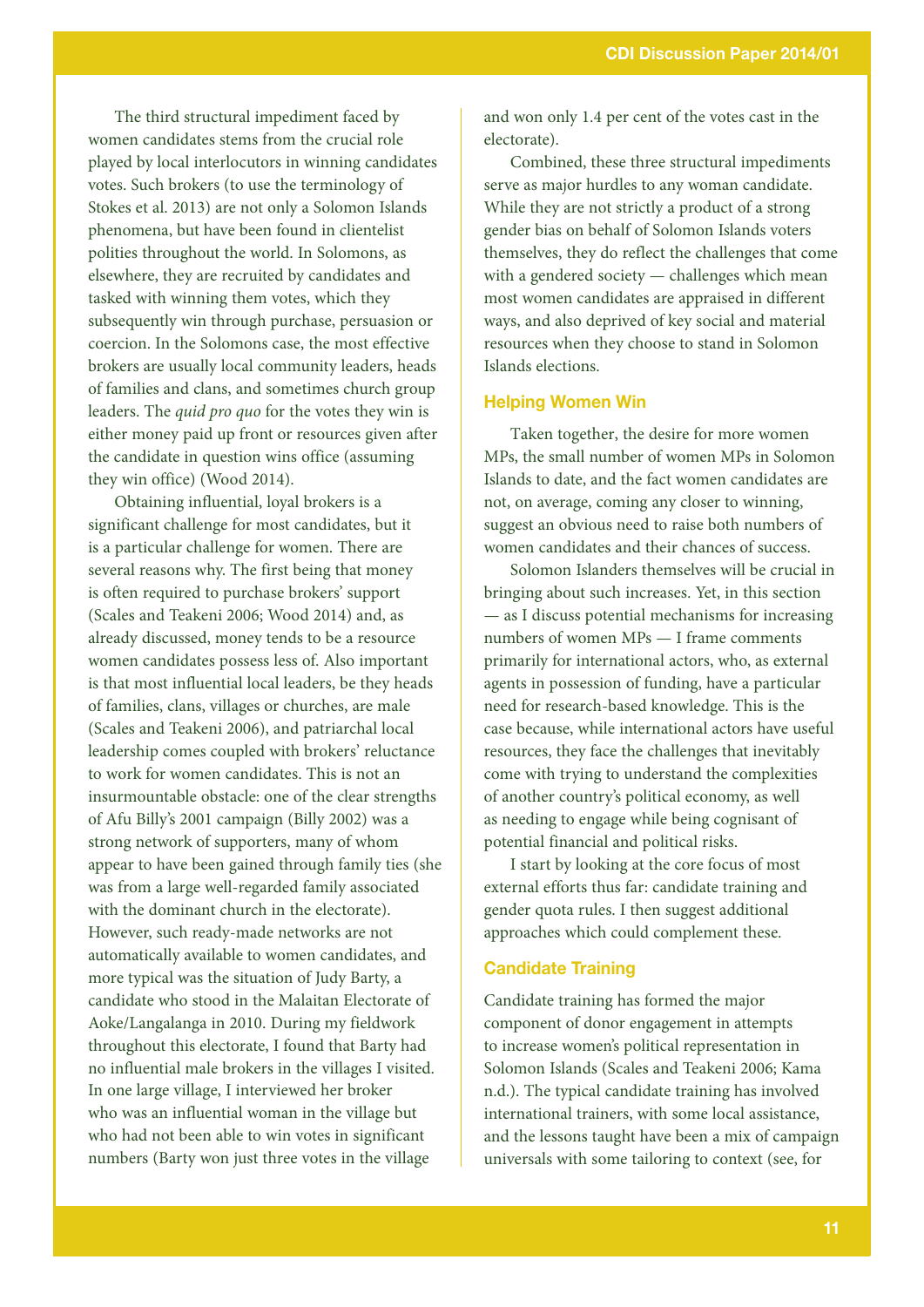## Terence Wood

example, Centre for Democratic Institutions 2010). Appraising training offered in advance of the 2010 election Kama (n.d., 13) notes it was:

[C]onsidered not very equipping for candidates to apply as campaign tools at community level. The trained skills and tools were not contextualized and were not well grasped by ... candidates and their campaign managers.

Confirming Kama's claim, available data do not suggest training to date has afforded women candidates discernable electoral advantages. Figure 5 compares the mean vote share of two sub-groups of the women candidates who stood in the 2010 election: those who received candidate training at a 2010 workshop run by the Centre for Democratic Institutions and those who did not (11 women received training and 14 did not).<sup>11</sup>

Figure 5 shows that, far from performing better, those women who attended the training event actually polled, on average, slightly worse than those who did not. However, care should be taken not to read too much into this finding. First, the difference was small and, as the 95 per cent confidence intervals plotted on the chart suggest, not statistically significant.

Second, while the woman who won the highest vote share in 2010, Rhoda Sikilabu, did not attend the 2010 training, she did attend a similar event in Canberra in 2009, and if she is coded as trained the average vote share of trained candidates becomes slightly higher than that of non-trained candidates, although once again the difference is not statistically significant.

Third, and most importantly, because training was not randomly assigned across women candidates it is impossible to estimate the true impact of training with any degree of certainty owing to issues of selection. Quite possibly, only less competitive candidates decided to attend the training session. If this has occurred, even though trained candidates polled more poorly than untrained, it may still have been the case that training helped: without it candidates may have fared even worse still.

Training may well, therefore, have had some worth. Nevertheless, the chart is suggestive as to its potential — in its current form and unaccompanied by other measures — as a means of raising numbers of woman MPs. The average trained candidate in 2010 received three per cent of the votes cast in their electorate, a long way short of what was required to win.

In part, the problem with training may stem, as is suggested by Kama's comments, from a program not well designed for local context. However, there are also more fundamental issues with the training model, likely to limit the effects of any form of training offered. Not only are some of the impediments faced by female candidates — such as a lack of funding — not issues easily addressed through training, but also some of the important arts of electoral success (in particular vote buying) are not skills that can feasibly be taught by aidfunded external actors.

For these reasons, training on its own is not likely to substantially increase the number of woman MPs in Solomon Islands. This does not mean training should be abandoned: well-designed candidate training likely has a role to play, and existing efforts to tailor training to context should be continued. Such efforts should look both at the content of training — a greater focus, for example, on the network aspects of campaigning, as discussed below — and also its form. Potentially, to give one example, existing election-year workshops could be augmented with ongoing mentoring over much longer timeframes offered to potentially strong candidates. Such changes may increase the efficacy of training; although, even with these sorts of changes, it is unlikely that, on its own, training will be sufficient to significantly increase numbers of women MPs.

#### Quotas for Women MPs

Legal quotas — in which a certain degree of female representation is mandated, usually either as a number of women candidates parties must stand, or as a number of MPs in parliament who must be women — have been shown to be an efficacious means of increasing female representation over short timeframes (UN DESA 2010; McCann 2013) and have been enacted in one form or another by over 90 countries worldwide (UN DESA 2010,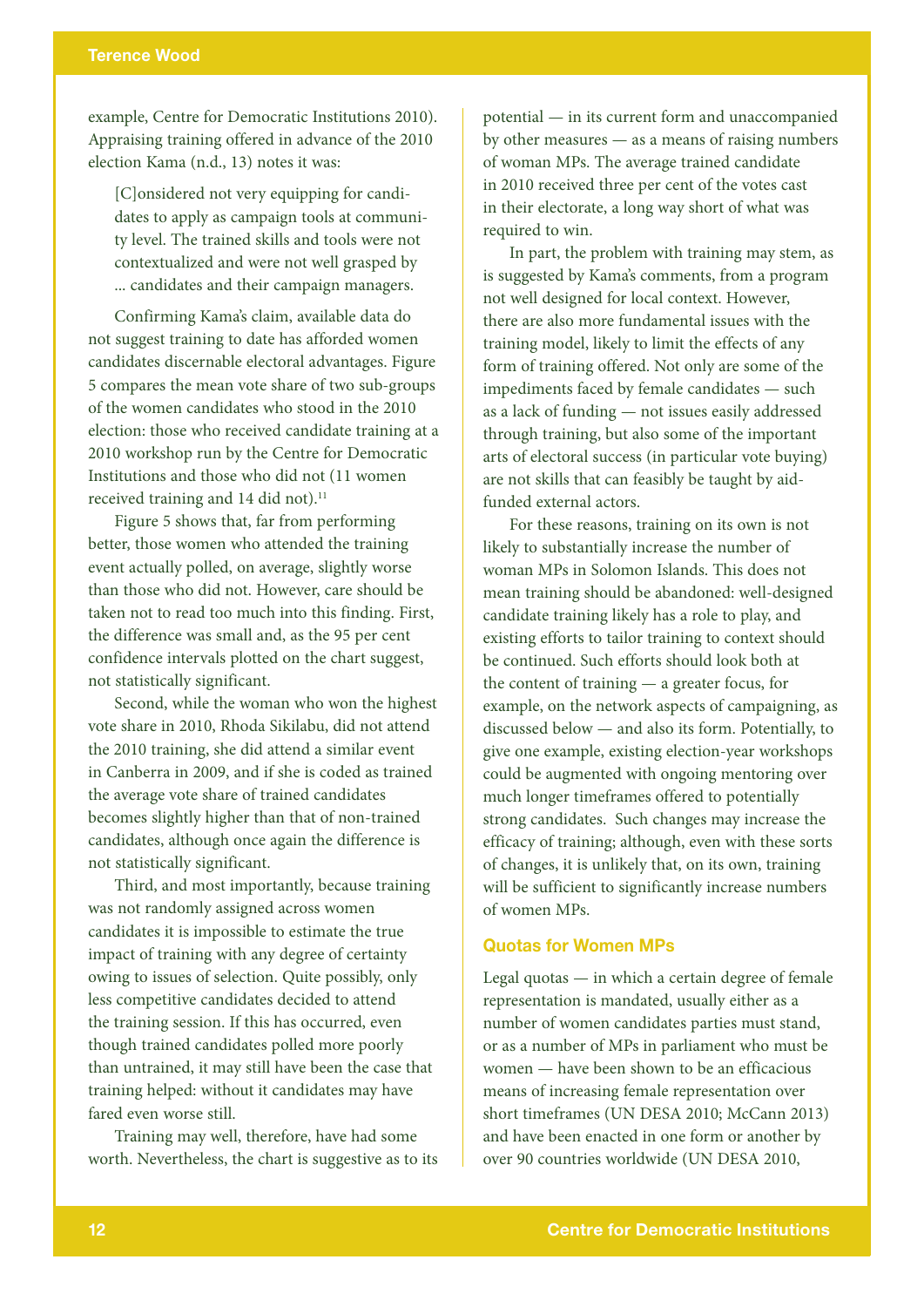



116). Quotas are not without controversy (Bacchi 2013), but they clearly deliver results (Dahlerup and Freidenvall 2005; Pande and Ford 2011).

Reflecting the appeal of some form of quota approach, both domestic reformers and donors have been advocating a system of reserved seats in Solomon Islands, which (as the proposal is typically put) would see 10 additional seats (one for each province plus Honiara) allocated to women, who would be elected in a parallel electoral process, coupled with the general election (Pacific Women in Politics n.d.). The proposed scheme has ostensibly been supported by at least two of the last three governments the country has had, yet underlying political will for change among sitting MPs appears to be much lower than intermittent political rhetoric would suggest, and the legislation required to enact the proposal has not yet made it to the floor of parliament, nor does it appear likely to in the short to medium term.

The reasons for this can be found in the country's political economy. As might be expected in a country with such weak political parties, governing coalitions in Solomon Islands are fragile and require considerable work from prime ministers to hold together. For most prime ministers, doing this becomes the central priority of their tenure, which makes expending political capital to pass legislation something they are likely to do only if there are strong incentives to act. Reward at the ballot box could be one such

incentive, yet, as voters do not vote along party lines, there is little chance a prime minister will see electoral rewards for passing such policy in the form of women voters voting for his party in greater numbers. Likewise, the main sources of money for political patronage in Solomon Islands are representatives of industries such as the logging industry who are unlikely to have any reason for tying funding to reform. And aid donors, who also have money and are broadly in favour of reform, are constrained in their ability to intervene, in particular because they need to be wary of being seen to meddle too heavily in the domestic political processes of another country. But being constrained is not the same as having no power whatsoever, and donors have played an important role in at least keeping the issue of quotas on the table. Yet as outside actors they are not a decisive factor, able to offer sufficient incentive to see legislation passed.

The one final, potentially potent, force for quotas is Solomon Islands women themselves, and women's groups have pressed for such reform. Yet in terms of active members, such groups are elite-based, and struggle to gain political leverage amongst a system where electoral success, and therefore the foremost concerns of most MPs, revolve around delivering material goods to supporters in rural constituencies.12 Taken together, all these factors mean there is little pushing legislators to pass quota law, and so it languishes.

## Funding

One obvious means of assisting women candidates would be to give them money. While this appears at first blush to be precisely the sort of external assistance that would be too politically sensitive to be feasible, there are examples of donors doing this in other parts of the world (for example, UNDP 2007, 21). And given the role money plays in electoral politics in Solomon Islands, coupled with the fact most women candidates want for sufficient amounts of it, a successful funding program could have a worthwhile impact on women's electoral fortunes. Plausibly, it could be run by a multilateral donor, which might defuse some of the risk of one country being accused of intervening in the political affairs of another.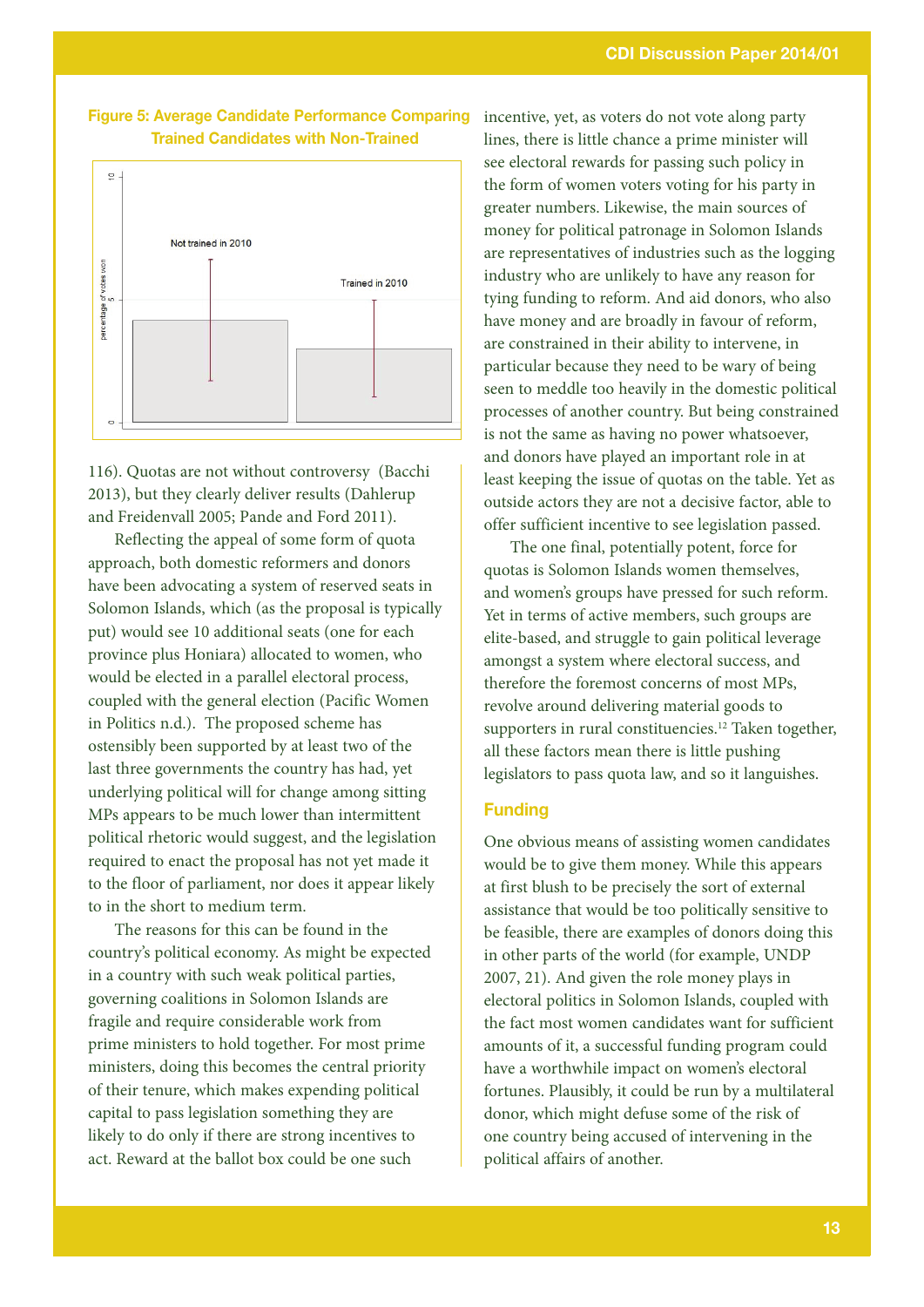However, even with such care, there are likely major limitations to what donors can achieve by funding female candidates in Solomon Islands. First, the absence of meaningful parties in Solomon Islands means that the safest, least politically contentious funding option — making money available to all parties in proportion to the number of woman MPs they stand — is not feasible.<sup>13</sup> Second, the risk of abuse — women standing simply to get money and then not campaigning — would be high (and of particular concern to donors who need to dispense funding confident that it is not being misappropriated). And, third, many candidates in Solomon Islands elections spend considerably more than official campaign finance limits allow. They can do this as enforcement mechanisms are weak, but obviously donors could not give assistance in quantities that violate the law of the land. And yet if they do not, in an environment where many major candidates spend over the official limit, they may not be giving sufficient funding to dramatically improve women candidates' chances.

Yet, for all these constraints, some donor work in the broad area of funding may be possible. At the very least, donors can ask that candidate training exercises focus on the importance of money and the realities of obtaining funding. Donors could also look at providing seeding funding for locally run groups that then sought more money on behalf of women candidates as has been done in other countries (for a discussion of these kinds of approaches in practice see: UNDP 2007, 21, which discusses their use by donors in Bahrain). Also, plausibly, scheme administrators could come up with some form of merit based funding, based on track records of sustained community service, which might help target funding to more feasible candidates, while at the same time avoiding opportunistic candidacies aimed simply at getting money.

#### **Networks**

Although voters in Solomon Islands typically vote in search of material assistance, and although vote buying often plays an important role in electoral contests, cash — particularly cash spent on the campaign trail — is rarely the sole determinant

of an electoral race. Voters are aware that a trustworthy MP who works in their interests over a four-year term can deliver more than is on offer in most attempts to purchase votes at campaign time. And while money helps, most candidates who do well do so for other reasons in addition to resources. In particular, my own interviews with voters and candidates (see Wood 2014, Ch.8), as well as People's Survey data (which I present in Wood 2013, 1) suggest that voters will often appraise candidates on their long-term track-record of helpfulness. Voters also factor in shared ethnic ties and similar relational ties (church ties, clan ties and ties through marriage) when they decide which candidate is most likely to help if they win (Corbett and Wood 2013).

These factors all appear to have played some role in the campaigns of the women candidates who have performed best in recent elections. Afu Billy benefited significantly from family ties and her family's church connections (Billy 2002), while Hilda Kari also had strong community ties. In Gao/Bugotu constituency, interviewees stressed that Rhoda Sikilabu performed as well as she did (she won the highest vote share of any woman candidate standing in 2010, running second against a very popular incumbent) owing to strong community ties, leadership of the local church women's association, and having been seen to have served the constituency well as a member of the Isabel provincial parliament. In Poro, the polling station where she won the most votes, she benefited (according to villagers I interviewed) from having cultivated ties to strong local advocates.

In terms of translating these lessons into improved future outcomes, the importance of these sorts of ties and connections should be emphasised in candidate training. In addition to this, the importance of gaining a reputation as someone who has helped constituents (since long before the electoral cycle) also suggests training itself should be geared to helping women cultivate support and connections over long timeframes and not just focus on the immediate election at hand.

The importance of networks and reputation is also an area where outside actors could seek to assist possible woman candidates more materially.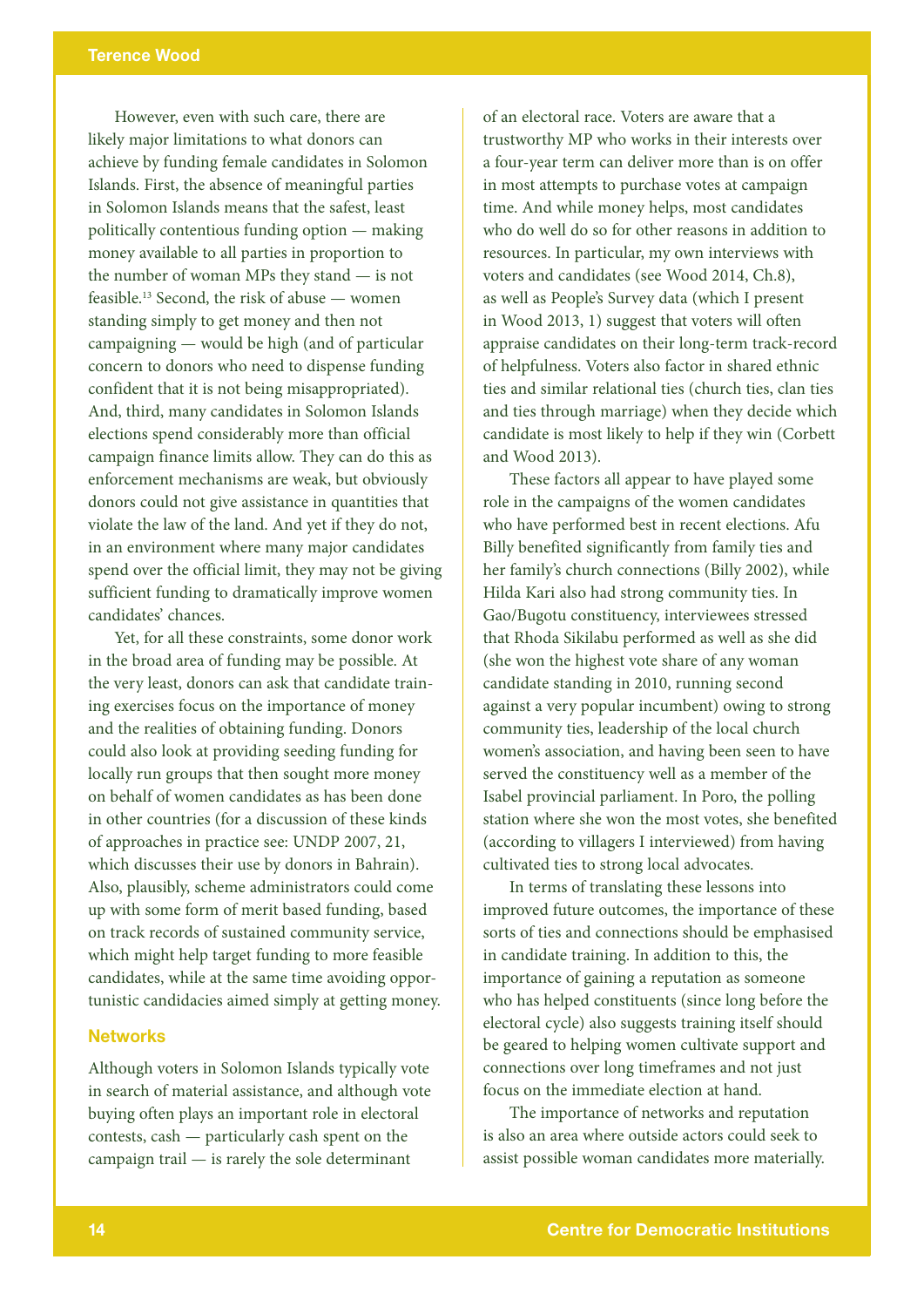Funding could strengthen networks such as women's church associations and other local civil society groups, and elevate the profile of key women working in these. This would not be a short-term strategy, but it has the potential to speak to the way voters in Solomon Islands make their choices, while being less problematic than giving candidates money, and less reliant on sitting MPs than enacting quota legislation.

## Conclusion

Careful study of the Solomon Islands case offers insight both for scholars studying the intersection of gender and politics, and for practitioners seeking to increase numbers of women MPs in Solomon Islands.

For those whose interests are academic there are two key takeaway points:

First, standard sequential models of candidate entry, selection and competition do not fit well with a context in which formal features of the electoral process, such as candidate eligibility rules and party selection systems, play little role in determining numbers of woman MPs. However, a modified model still based on sequence of barriers to women succeeding as candidates has considerable utility in elucidating the ways in which women are impeded in electoral contests.

Second, although Solomon Islands society is patriarchal, the main mechanism through which this translates to fewer women MPs is not the most obvious one in which voters simply prefer having male leaders. Rather, two of the major impediments are structural: access to resources and the support of local brokers. These are still gendered issues the products of a patriarchal society — yet they are different issues to voters simply preferring men. The third major impediment — women candidates being held to different standards — does reflect a more sociological form of gendered power imbalance. Although, once again, the issue is still more structural than it would be if it were simply a problem of gender-biased voter preferences, stemming instead from socially mandated norms of appropriate conduct, which reflect broader gender inequities.

For the practitioner, the key point is simply that training — the primary means used to date in attempting to get women into power — is unlikely to achieve this, although it can still be of some use, particularly if tailored carefully to local context. At the same time, the mechanism most likely to get women into parliament — gender quotas — appears unlikely to be enacted anytime soon, owing to matters of political economy. However, more positively, the experiences of women candidates who have polled well do suggest at least one additional strategy for promoting women's success: working over longer timeframes to help strengthen networks that link prominent women to constituencies, and helping aspiring women candidates make use of such networks as a means of garnering a reputation as a candidate who can help and who is worth voting for.

#### Author Notes

Terence Wood is a research fellow at the Centre for Democratic Institutions.

#### Acknowledgements

I am grateful to Christine McMurray for so usefully bringing together People's Survey data in an earlier CDI working paper. I am also very grateful for feedback from Rebecca Spratt, Kerryn Baker, Julien Babara, Hannah McMahon, Joseph Foukona, Jo Spratt, Carol Pitisopa, and Natalina Hong. Of course, any errors which remain in the paper at this point are my responsibility alone. Contact me at <terence.wood@anu.edu.au>.

#### **References**

- Bacchi, C. 2013. Arguing For and Against Quotas: Theoretical Issues. In: D.Dahlerup (ed.) *Women, Quotas and Politics.* New York: Taylor & Francis, 32–52.
- Beaman, L., R. Chattopadhyay, E. Duflo, R. Pande, P. & Topalova 2009. Powerful Women: Does Exposure Reduce Bias? *The Quarterly Journal of Economics,* 124(4): 1497–1540.
- Beaman, L., E. Duflo, R. Pande & P. Topalova 2012. Female Leadership Raises Aspirations and Educational Attainment for Girls: A Policy Experiment in India. *Science* 335(6068):582–86.
- Billy, A. 2002. Fighting For a Fair Deal in National Politics. *Development Bulletin* 59:58–61.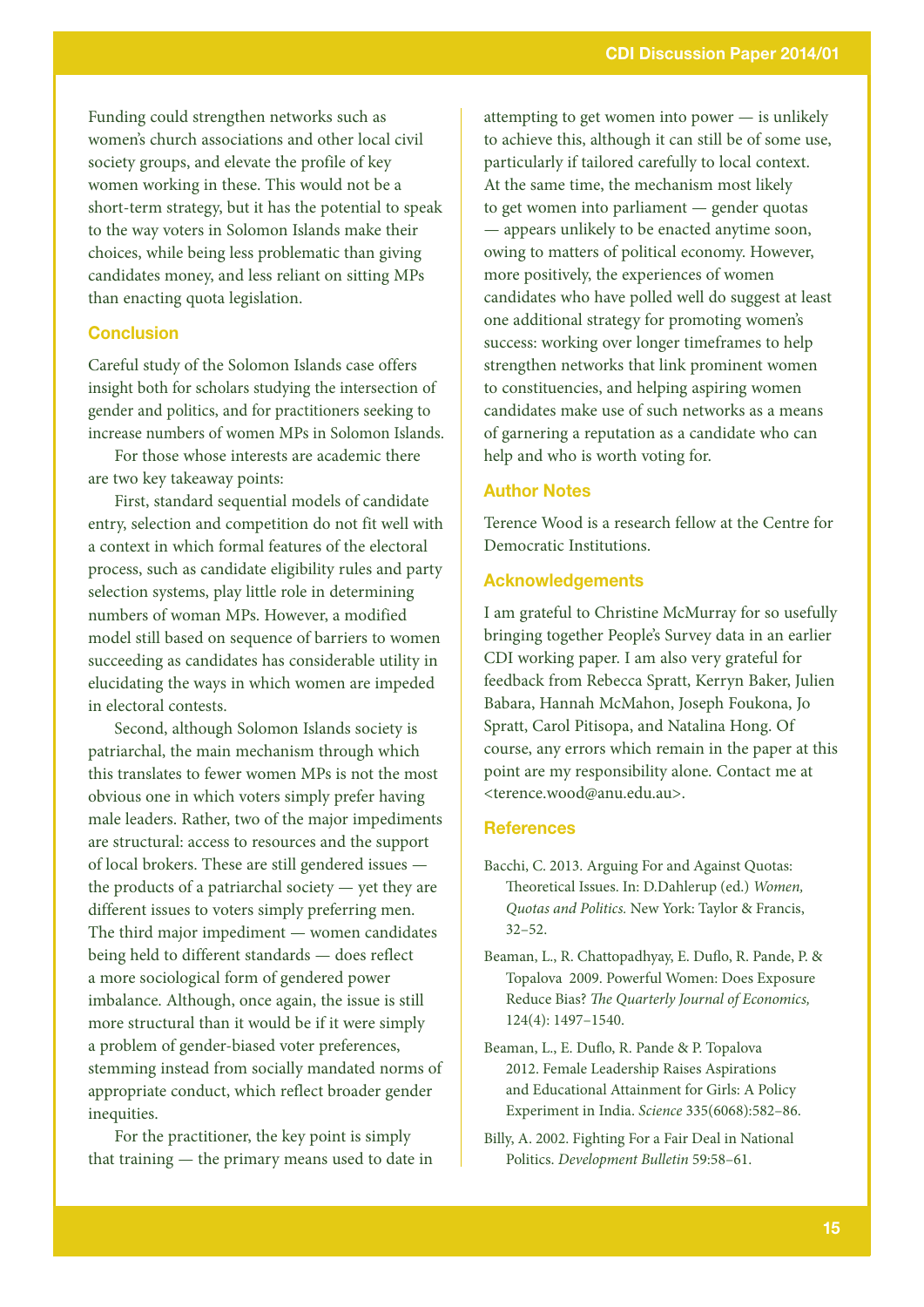- Centre for Democratic Institutions 2010. *Women Candidates Training Workshop Honiara, Solomon Islands.* Canberra: Centre for Democratic Institutions, Australian National University.
- Commonwealth Secretariat 2010. *Report of the Commonwealth Observer Group: Solomon Islands National Parliamentary Elections.*London: Commonwealth Secretariat.
- Corbett, J. and T. Wood 2013. Profiling Politicians in Solomon Islands: Professionalisation of a Political Elite? *Australian Journal of Political Science* 48(3): 320–34.
- Dahlerup, D. and L. Freidenvall 2005. Quotas As a 'Fast Track' to Equal Representation for Women. *International Feminist Journal of Politics* 7(1):26–48.
- Dasgupta, N. and S. Asgari, S. 2004. Seeing is Believing: Exposure to Counterstereotypic Women Leaders and its Effect on the Malleability of Automatic Gender Stereotyping. *Journal of Experimental Social Psychology* 40:642–58.
- Dinnen, S. 2008. The Solomon Islands Intervention and the Instabilities of the Post-Colonial State. *Global Change, Peace & Security* 20(3):339–55.
- Dollar, D., R. Fisman and R. Gatti 2001. Are Women Really the 'Fairer' Sex? Corruption and Women in Government. *Journal of Economic Behavior & Organization* 46:423–29.
- Dureau, C. 1998. Decreed Affinities: Nationhood and the Western Solomon Islands. *The Journal of Pacific History* 33(2):197–220.
- East-West Center 2010. Asia Pacific Democracy Partnership Election Observation of the 4 August 2010 National Parliamentary Elections Solomon Islands: Preliminary Statement. Honolulu: East West Center.
- Fraenkel, J. 2008. The Impact of RAMSI on the 2006 Elections. *Political Science* 58(2): 63-85.
- Fraenkel, J. 2011. The Atrophied State: A Supply-Side Perspective on Politician 'Slush Funds' in Western Melanesia. In: R. Duncan (ed.) *The Political Economy of Economic Reform in the Pacific.* Manila: Asian Development Bank, 298–311.
- Frazer, I. 1997. The Struggle for Control of Solomon Island Forests. *The Contemporary Pacific* 9(1):39–72.
- Gonzalez-Ocantos, E., C. K. de Jonge, C. Meléndez, J. Osorio and D.W. Nickerson 2012. Vote Buying and

Social Desirability Bias: Experimental Evidence from Nicaragua. *American Journal of Political Science* 56(1): 202–17.

- Jayasuriya, D. and P.J.Burke 2012. Female Parliamentarians and Economic Growth: Evidence From a Large Panel. *Development Policy Centre Discussion Paper* 18.
- Kama, J. n.d. Analysis of Women Candidate Performance in Solomon Islands Elections in 2006 and 2010. Unpublished report. Honiara.
- Knack, S. and P. Sanyal 2000. Making a Difference: How Women in Politics Affect Health and Education Outcomes. Available online at <http://people.brandeis. edu/~psanyal/WB\_mimeo.pdf>, viewed 22/5/14.
- Krook, M.L. and P. Norris 2014. Beyond Quotas: Strategies to Promote Gender Equality in Elected Office. *Political Studies* 62(1):2–20.
- Maka'a, G. 2010. Women Share Election Experiences. *Solomon Star*, 19 November.
- Marau, D. 2010. Election 'Devil's Night' Arrives in Solomons. *Solomon Star* 3 August Available online at <http://archives.pireport.org/archive/2010/ August/08-06-fea1.htm>, viewed 22/5/14.
- McCann, J. 2013. Electoral Quotas for Women: An International Overview. *Australian Parliamentary Library Research Paper Series* 14.
- McLeod, A. 2008. Leadership Models in the Pacific. *SSGM Discussion Paper* 2008/6. Canberra: State, Society and Governance in Melanesia Program, Australian National University.
- McMurray, C. 2011. National Elections and Women Candidates in Solomon Islands: Results From the People's Survey. *CDI Policy Paper Series on Political Governance*. Available online at <http://www.cdi.anu. edu.au/research/PPS\_Home.htm>, viewed 2/2/2011.
- Moore, C. 2010. Decolonising the Solomon Islands: British Theory and Melanesian Practice. *Alfred Deakin Research Institute Working Papers* 8:1–27.
- Morgan, M. 2005. Cultures of Dominance: Institutional and Cultural Influences on Parliamentary Politics in Melanesia. *SSGM Discussion Paper* 2005/2. Canberra: State, Society and Governance in Melanesia Program, Australian National University.
- PIFS (Pacific Islands Forum Secretariat) 2010. Report of the Pacific Islands Forum Secretariat's Election Observer Team to the 2010 General Elections for the Solomon Islands. Suva: Pacific Islands Forum Secretariat.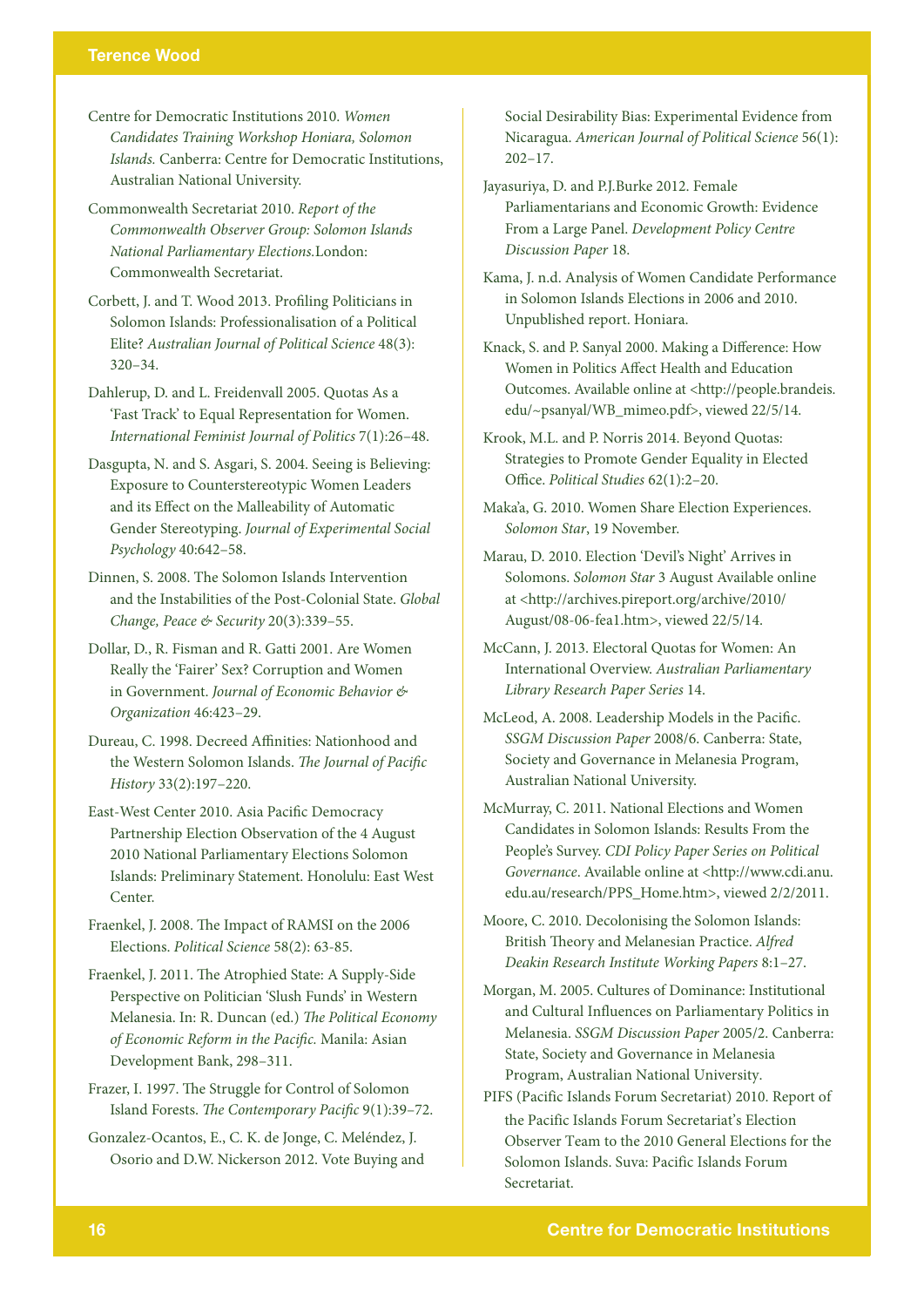Pacific Women in Politics. n.d. *Solomon Islands*. Available online at <http://www.pacwip.org/future-elections/ solomon-is/>, viewed 22/4/14.

- Pande, R. and D. Ford 2011. Gender Quotas and Female Leadership: Background Paper for the World Development Report on Gender. Available online at: <http://scholar.harvard.edu/files/rpande/files/gender\_ quotas\_-\_april\_2011.pdf>, viewed 22/5/14.
- Pollard, A. 2003. Women's Organizations, Voluntarism, and Self-Financing in Solomon Islands: A Participant Perspective. Oceania 74(1/2):44–60.
- Pollard, A. 2006. Painaha: Gender and Leadership in 'Are 'Are Society, the South Sea Evangelical Church and Parliamentary Leadership-Solomon Islands. PhD thesis, Victoria University.
- Samanni, M., J. Teorell, S. Kumlin and B. Rothstein 2010. The QoG Social Policy Dataset, version 11Nov10. Gothenburg: Quality of Government Institute.
- Scales, I. & Teakeni, J. 2006. Election of Women in Solomon Islands: The Case For a Local Governance Approach. *The Journal of Pacific Studies* 29(1): 67–84.
- SPC (Secretariat for the Pacific Community) 2009. *Solomon Islands Family Health and Safety Study: A Study on Violence Against Women and Children.*  Noumea, Secretariat for the Pacific Community.
- SINSO (Solomon Islands National Statistics Office) 2013. *Report on 2009 Population & Housing Census: Basic Tables and Census Description.* Honiara: Statistics Office, Ministry of Finance.
- Solomon Star. 2012. Lusibaea is a Citizen Here*. Solomon Star* 13 August, Available online at <http://www. solomonstarnews.com/news/national/15637 lusibaea-is-a-citizen-here>, viewed 12/11/2012.
- Steeves, J. 2011. 'Unbounded Politics' and the Democratic Model in Solomon Islands: The 2010 National Elections. *Commonwealth and Comparative Politics* 49(3):342–58.
- Steeves, J.S. 2001. Solomon Islands.. In: D. Nohlen, F. Grotz and C. Hartmann (eds.) *Elections in Asia and the Pacific: A Data Handbook..* Oxford: Oxford University Press, 795–808.
- Stokes, S., T. Dunning, M. Nazareno and V. Brusco 2013. *Brokers, Voters, and Clientelism.* New York: Cambridge University Press.
- UN DESA (United Nations Department of Economic and Social Affairs) 2010. *The World's Women 2010: Trends and Statistics*. New York: United Nations.
- UNDP (United Nations Development Programme) 2007. *Electoral Financing to Advance Women's Political Participation: A Guide for UNDP Support*. New York: United Nations.
- Whittington, S., S. Ospina, and A. Pollard 2006. *Women in Government in Solomon Islands a Diagnostic Study*. Canberra: Centre for Democratic Institutions, Australian National University.
- Wood, T. 2013. The Causes and Consequences of Local Voting in Solomon Islands. *SSGM In Brief* 2013/17. Canberra: State, Society and Governance Program, Australian National University.
- Wood, T. 2014. Ties That Unbind? Ethnic Identity, Social Rules and Electoral Politics in Solomon Islands. PhD thesis, ANU

#### **Endnotes**

- 1 Data come from the International Parliamentary Union's Database, and can be found online at: <http:// ipu.org/wmn-e/classif.htm>.
- 2 Unless otherwise stated, all election results data come from the author's Solomon Islands election results database. This database spans elections from 1967 to the present, and was compiled between 2010 and 2013 using results obtained from the electoral commission, Government Gazettes from the Solomon Islands Parliament Library, and newspaper records of results collected by Jon Fraenkel and Ian Frazer. A copy of the dataset can be obtained by email request to the author.
- 3 Matrilineal systems of land inheritance in parts of the country arguably afford women increased power where they are present; and a few women serve as community leaders/chiefs in parts of Isabel and Western provinces (Scales and Teakeni 2006).
- 4 The number of Solomon Islanders working in the formal sector was calculated by adding together the categories 'Employer', 'Employee' and 'Self-employed'.
- 5 This number increases to 77 if by-elections (for which data are available) are included. If pre-independence elections are included it increases to 79. Some women have stood more than once; there have been a total of 96 women candidacies (that is, individual attempts by women) in general elections since independence.
- 6 The cited authors all have Kari winning in a by-election, although I could not find any results data for the by-election in question and it is possible that when Waeta Ben, who Kari ran second to in 1989,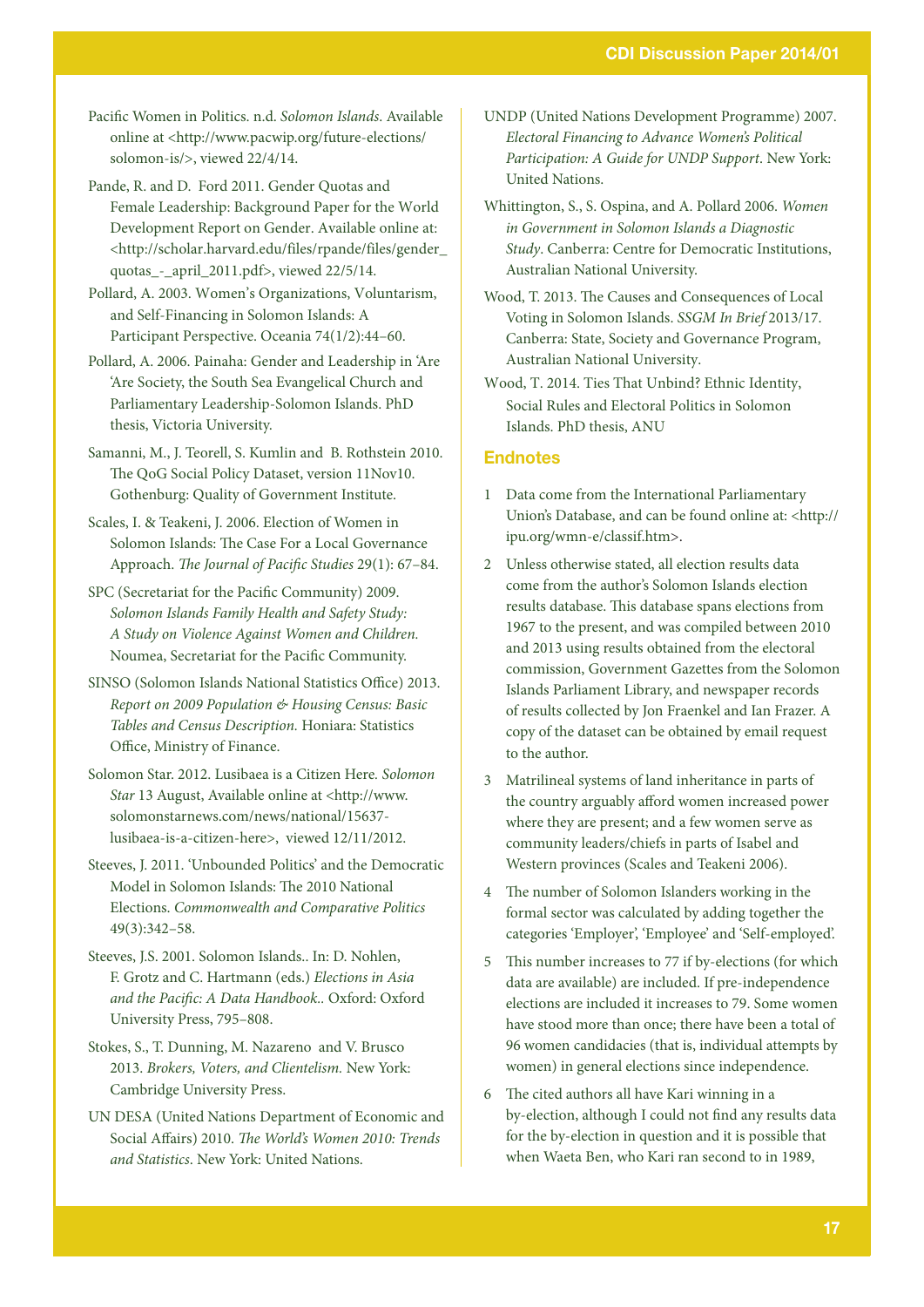## Terence Wood

resigned his seat to become governor general, as second place getter she was automatically promoted to parliament.

- 7 The correlation between the number of votes Jimmy Lusibaea won at each individual polling station in the electorate in 2010 and the number of votes Vika Lusibaea won is 0.81.
- 8 When a locally weighted regression fitted trend line is added for women candidates to capture trends over shorter time periods, it shows a trend of increased competitiveness until 1997, with a subsequent trend of decreased competitiveness. A trend that becomes most pronounced between 2006 and 2010. If Vika Lusibaea, a high leverage outlier, is excluded from the analysis, the downward slope of the OLS fitted line for women steepens slightly, but the change is not dramatic.
- 9 Note that this is not the same as arguing that cultural norms do not impede those candidates who do stand. This possibility is discussed at length in a subsequent section.
- 10 My calculations here are for general elections because I possess a full dataset of these results, while I am missing some by election data. If available by-elections are included, and Kari's 1989 by-election is also added to the calculations, I estimate this percentage increases to just over three per cent.
- 11 As far as I am aware this was the only major candidate training event held in the immediate lead up to the 2010 elections in Solomon Islands. Results data in the chart come from the author's election results database. Data on training attendance were provided by CDI.
- 12 Another possible form of electoral change which could plausibly bring increased numbers of women would be a shift from a first past the post electoral system to some alternate model. However, not only does this change appear unlikely in the near future for many of the same reasons of political economy described above, but the two most likely alternative systems, those used in Vanuatu (multi-member constituencies) and Papua New Guinea (limited preferential voting), have come coupled with low numbers of women MPs, which suggests reform in this area would seem to offer little even if it did occur.
- 13 In Papua New Guinea, a government run scheme exists through which in theory reimburses the costs of women candidates who poll well. This is done via the candidates' parties. Yet despite Papua New Guinea having somewhat stronger political parties than Solomon Islands, this scheme appears to be plagued by operational issues and does not appear to be effective. Also, the Solomon Islands' 'Political Parties Integrity Bill 2014' which was in the process of being passed as this paper was written contains (as of the time of writing) a clause stipulating that 10 percent of all candidates stood by any political party must be women. However, the subsequent clause in the act effectively nullifies this requirement. The bill also stipulates a party shall be granted \$10,000SBD for every woman MP who is a member. However, this amount is too small to be a meaningful incentive to parties.